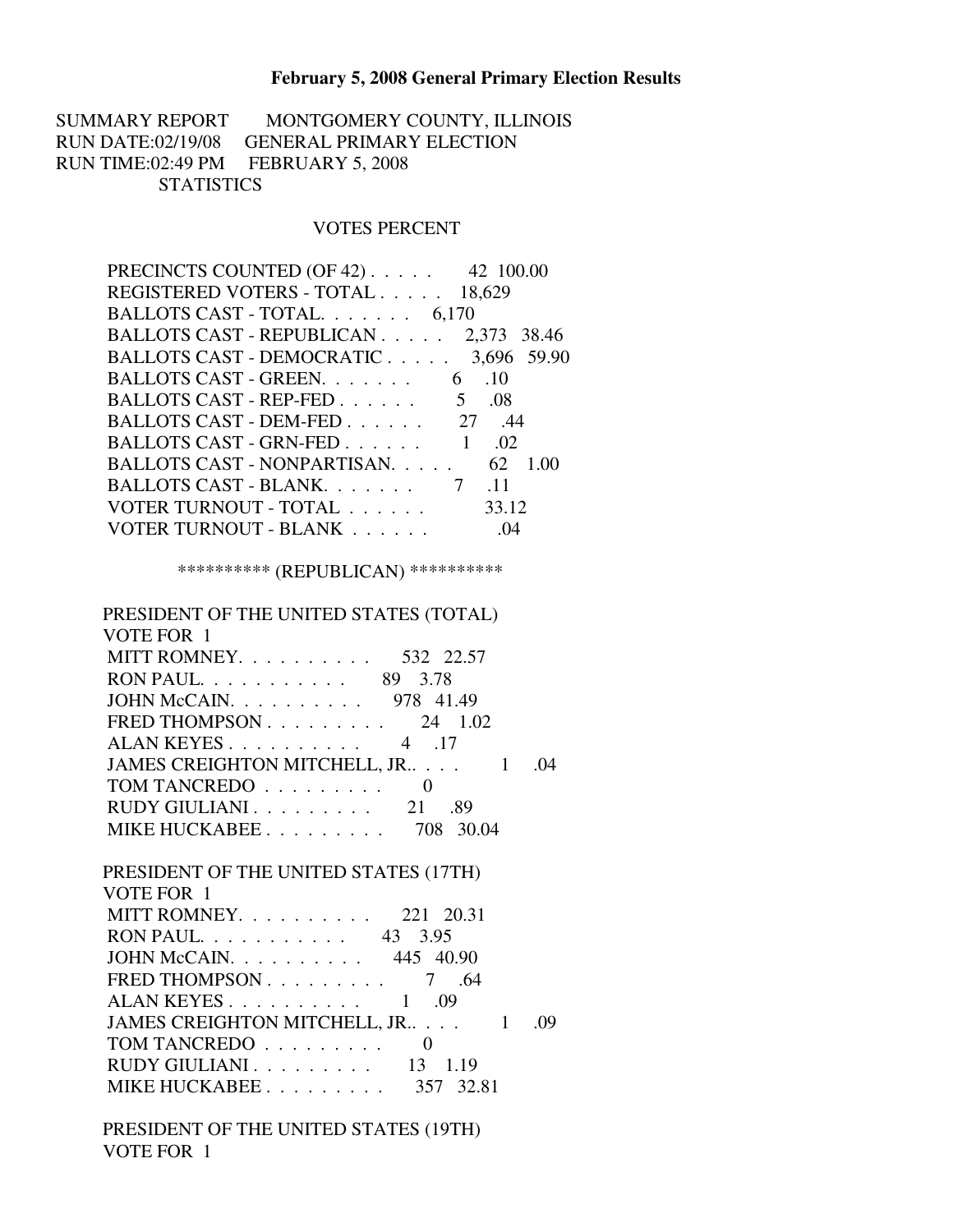| MITT ROMNEY. 311 24.51                                                                                                                                                                                                                                                                                                                                                                                                                                                                        |  |
|-----------------------------------------------------------------------------------------------------------------------------------------------------------------------------------------------------------------------------------------------------------------------------------------------------------------------------------------------------------------------------------------------------------------------------------------------------------------------------------------------|--|
| RON PAUL 46 3.62                                                                                                                                                                                                                                                                                                                                                                                                                                                                              |  |
| JOHN McCAIN. 533 42.00                                                                                                                                                                                                                                                                                                                                                                                                                                                                        |  |
| FRED THOMPSON $\ldots$ 17 1.34                                                                                                                                                                                                                                                                                                                                                                                                                                                                |  |
| ALAN KEYES 3 .24                                                                                                                                                                                                                                                                                                                                                                                                                                                                              |  |
| JAMES CREIGHTON MITCHELL, JR<br>$\theta$                                                                                                                                                                                                                                                                                                                                                                                                                                                      |  |
| TOM TANCREDO $\ldots \ldots \ldots$                                                                                                                                                                                                                                                                                                                                                                                                                                                           |  |
| RUDY GIULIANI 8 .63                                                                                                                                                                                                                                                                                                                                                                                                                                                                           |  |
| MIKE HUCKABEE 351 27.66                                                                                                                                                                                                                                                                                                                                                                                                                                                                       |  |
| UNITED STATES SENATOR                                                                                                                                                                                                                                                                                                                                                                                                                                                                         |  |
| VOTE FOR 1                                                                                                                                                                                                                                                                                                                                                                                                                                                                                    |  |
| STEVE SAUERBERG 815 46.68                                                                                                                                                                                                                                                                                                                                                                                                                                                                     |  |
| ANDY MARTIN. 742 42.50                                                                                                                                                                                                                                                                                                                                                                                                                                                                        |  |
| MIKE PSAK 189 10.82                                                                                                                                                                                                                                                                                                                                                                                                                                                                           |  |
| REPRESENTATIVE IN CONGRESS 17TH CONGRESSIONAL DISTRICT                                                                                                                                                                                                                                                                                                                                                                                                                                        |  |
| VOTE FOR 1                                                                                                                                                                                                                                                                                                                                                                                                                                                                                    |  |
| NO CANDIDATE FILED $\ldots \ldots$<br>$\Omega$                                                                                                                                                                                                                                                                                                                                                                                                                                                |  |
| REPRESENTATIVE IN CONGRESS 19TH CONGRESSIONAL DISTRICT                                                                                                                                                                                                                                                                                                                                                                                                                                        |  |
| VOTE FOR 1                                                                                                                                                                                                                                                                                                                                                                                                                                                                                    |  |
| JOHN M. SHIMKUS 1,112 100.00                                                                                                                                                                                                                                                                                                                                                                                                                                                                  |  |
| DEL. TO NATIONAL NOMINATING CONVENTION<br>17TH CONGRESSIONAL DISTRICT<br><b>VOTE FOR 3</b>                                                                                                                                                                                                                                                                                                                                                                                                    |  |
| R. P. MYERS (THOMPSON) 39 1.46<br>D. L. MOFFITT (THOMPSON) 24 .90<br>R. E. RAMSEY (THOMPSON). 28 1.05<br>R. HERTEL (McCAIN) $\ldots$ 536 20.06<br>M. A. WELLING (McCAIN) 333 12.46<br>$T. GOODING (McCAIN) 385 14.41$<br>J. DUDEK (ROMNEY). $\ldots \ldots \ldots$ 181 6.77<br>K.D. LONG (ROMNEY) 194 7.26<br>C. W. RAMSEY (ROMNEY) 154 5.76<br>M. GENTRY (PAUL). $\ldots$ 35 1.31<br>L. K. DENNIS (PAUL) 37 1.38<br>J. A. OSMUNDSON (PAUL)<br>26 .97<br>L. S. HULETT (HUCKABEE).<br>213 7.97 |  |
| E. S. CAMPBELL (HUCKABEE) $\ldots$ 225 8.42                                                                                                                                                                                                                                                                                                                                                                                                                                                   |  |
| M. NADEAU (HUCKABEE).<br>229 8.57                                                                                                                                                                                                                                                                                                                                                                                                                                                             |  |
| S. CARPENTIER (GIULIANI) 10 .37                                                                                                                                                                                                                                                                                                                                                                                                                                                               |  |
| A. ZINGA (GIULIANI). $\ldots$ 17 .64<br>C. D. NUESSEN (GIULIANI)<br>6 .22                                                                                                                                                                                                                                                                                                                                                                                                                     |  |

R. C. WINCHESTER (THOMPSON) . . . . 50 1.12 R. POLLARD (THOMPSON) . . . . . . 40 .90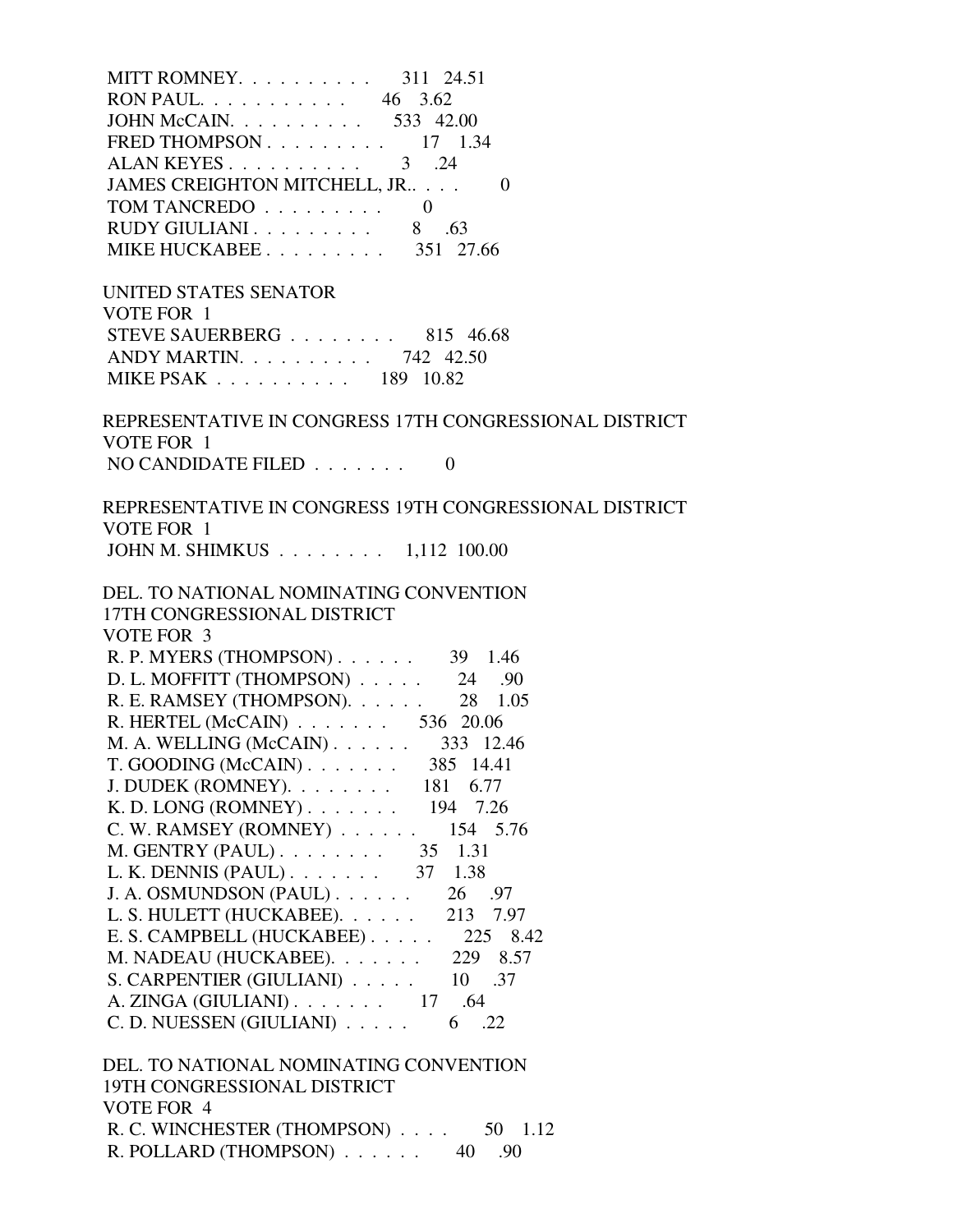| F. EDWARDS (THOMPSON) $\ldots$ 54 1.21                                                                                                                 |
|--------------------------------------------------------------------------------------------------------------------------------------------------------|
| L. HARVEY (THOMPSON). $\ldots$ 24 .54                                                                                                                  |
| J. M. SHIMKUS (McCAIN) 659 14.82                                                                                                                       |
| K. BALLARD (McCAIN) $\ldots$ 428 9.62                                                                                                                  |
| K. GRAY (McCAIN) 447 10.05                                                                                                                             |
| W. ROSENTHAL (McCAIN) $\ldots$ 474 10.66                                                                                                               |
| J. PLUMMER (ROMNEY) 294 6.61                                                                                                                           |
| W. S. MEYER (ROMNEY). 238 5.35                                                                                                                         |
| S. DANIEL (ROMNEY) $\ldots$ 248 5.58                                                                                                                   |
| A. MAHER (ROMNEY). 224 5.04                                                                                                                            |
| G. A. BISHOP (PAUL) 44 .99                                                                                                                             |
| B. LEWIS (PAUL) 36 .81                                                                                                                                 |
|                                                                                                                                                        |
| N. M. WILLIAMS (PAUL) 34 .76<br>G. M. BUERK (PAUL) 34 .76                                                                                              |
|                                                                                                                                                        |
| S. BARKER (HUCKABEE). 277 6.23                                                                                                                         |
| B. McDOWELL (HUCKABEE). 266 5.98                                                                                                                       |
| L. SINKS (HUCKABEE). 246 5.53                                                                                                                          |
| S. SMITH (HUCKABEE). 271 6.09                                                                                                                          |
| G. KLINGLER (GIULIANI) $\ldots$ 22 .49                                                                                                                 |
| A. ADOMITE (GIULIANI) $\ldots$ 8 .18                                                                                                                   |
| A. GOLEMAN (GIULIANI) $\ldots$ 16 .36                                                                                                                  |
| J. POWELL (GIULIANI). $\ldots$ 14 .31                                                                                                                  |
| ALT. DEL. NATIONAL NOMINATING CONVENTION<br>17TH CONGRESSIONAL DISTRICT<br>VOTE FOR 3<br>B. TOSSELL (McCAIN) 331 13.31<br>H. ALBERT (McCAIN) 311 12.51 |
|                                                                                                                                                        |
| J. GOODING (McCAIN) $\ldots$ 379 15.25                                                                                                                 |
| C. E. NEFF (THOMPSON) $\ldots$ 24 .97                                                                                                                  |
| B. W. LAKIN (THOMPSON) 14 .56                                                                                                                          |
| L. D. EHMEN (THOMPSON) 11 .44                                                                                                                          |
| D. MERRIMAN IAMS (ROMNEY) 171 6.88                                                                                                                     |
| R. W. BERRY (ROMNEY). 173 6.96                                                                                                                         |
| W. B. ABEL (ROMNEY) $\ldots$ $\ldots$ 158<br>6.36                                                                                                      |
| R. E. BROOKS (PAUL) 32 1.29                                                                                                                            |
| L. E. FERRO $(PAUL)$ 30<br>1.21                                                                                                                        |
| $L. CLARK (PAUL) 38$<br>1.53                                                                                                                           |
| C. CLARK (HUCKABEE)<br>270 10.86                                                                                                                       |
| R. G. CHRIST (HUCKABEE).<br>265 10.66                                                                                                                  |
| C. SPENCER (HUCKABEE)<br>247 9.94                                                                                                                      |
| D. WELVAERT (GIULIANI)<br>.28<br>$\overline{7}$                                                                                                        |
| C. JOHNSTON (GIULIANI).<br>.56<br>14                                                                                                                   |
| M. R. BERTELSEN (GIULIANI).<br>.44<br>11                                                                                                               |
| ALT. DEL. NATIONAL NOMINATING CONVENTION<br>19TH CONGRESSIONAL DISTRICT<br>VOTE FOR 4                                                                  |

| .                                               |  |  |
|-------------------------------------------------|--|--|
| S. TOMASZEWSKI (McCAIN). $\ldots$ 435 10.38     |  |  |
| M. MAU (McCAIN) $\ldots \ldots \ldots$ 415 9.91 |  |  |
| M. SNEED (McCAIN). $\ldots$ 458 10.93           |  |  |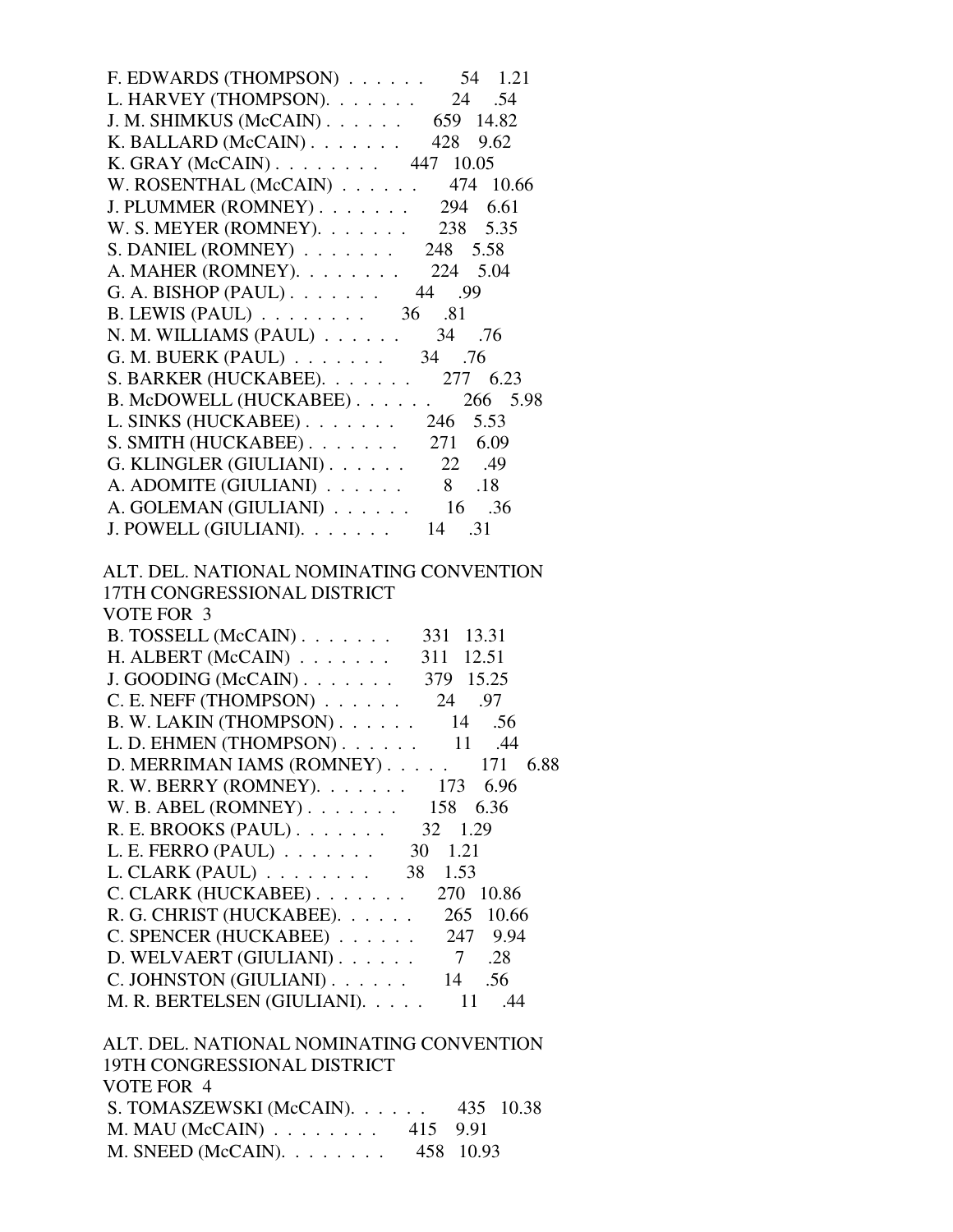| D. HOFSTRAND (McCAIN) $\ldots$ 421 10.05                                     |  |
|------------------------------------------------------------------------------|--|
| B. SNYDER (ROMNEY) $\ldots$ 260 6.21                                         |  |
| J. GRIMES (ROMNEY) 249 5.94                                                  |  |
| S. KLINGBEIL (ROMNEY) $\ldots$ 252 6.02                                      |  |
| B. BASSETT (ROMNEY) $\ldots$ 250 5.97                                        |  |
| F. LUECHTEFELD (THOMPSON) 34 .81                                             |  |
|                                                                              |  |
| R. STUBBLEFIELD (THOMPSON). $\ldots$ 28 .67                                  |  |
| E. HALL (THOMPSON) $\ldots$ 35 .84                                           |  |
| R. F. SCHULTZ (THOMPSON) $\ldots$ . 25 .60                                   |  |
| D. A. LAIRSON (PAUL). 39 .93                                                 |  |
| M. S. SEIGFREID (PAUL) 36 .86                                                |  |
| M. UPCHURCH (PAUL) $\ldots \ldots \ldots$ 35 .84                             |  |
| J. METCALF (PAUL). $\ldots$ 56 1.34                                          |  |
| L. McGILL (HUCKABEE). 272 6.49                                               |  |
| E. RAGSDALE (HUCKABEE). $\ldots$ . 273 6.52                                  |  |
| B. A. STEIN (HUCKABEE). 271 6.47                                             |  |
| K. WIGGS (HUCKABEE) 267 6.37                                                 |  |
| <b>BRUCE KETTELKAMP (GIULI. 32 .76</b>                                       |  |
| DON BARBER (GIULIANI) $\ldots$ 16 .38                                        |  |
| RON JEDDA (GIULIANI). $\ldots \ldots$ 9 .21                                  |  |
| JEAN MYERS (GIULIANI) $\ldots$ 21 .50                                        |  |
|                                                                              |  |
| 98TH REPRESENTATIVE DISTRICT<br>VOTE FOR 1<br>NO CANDIDATE FILED<br>$\Omega$ |  |
| <b>CIRCUIT CLERK</b>                                                         |  |
| VOTE FOR 1                                                                   |  |
| MARY WEBB 1,941 100.00                                                       |  |
|                                                                              |  |
| <b>STATE'S ATTORNEY</b>                                                      |  |
|                                                                              |  |
| VOTE FOR 1<br>NO CANDIDATE FILED                                             |  |
| $\Omega$                                                                     |  |
|                                                                              |  |
| <b>CORONER</b>                                                               |  |
| VOTE FOR 1                                                                   |  |
| TOBIN GUNN 1,495 100.00                                                      |  |
|                                                                              |  |
| <b>COUNTY BOARD MEMBER DISTRICT 1</b>                                        |  |
| VOTE FOR 1                                                                   |  |
| TOBY DEAN $\ldots \ldots \ldots \ldots$ 345 100.00                           |  |
|                                                                              |  |
| <b>COUNTY BOARD MEMBER DISTRICT 2</b>                                        |  |
| VOTE FOR 2                                                                   |  |
| NELSON AUMANN $\ldots$ $\ldots$ $\ldots$ 260 100.00                          |  |
|                                                                              |  |
| <b>COUNTY BOARD MEMBER DISTRICT 3</b>                                        |  |
| VOTE FOR 1                                                                   |  |
| NO CANDIDATE FILED $\ldots \ldots$<br>$\Omega$                               |  |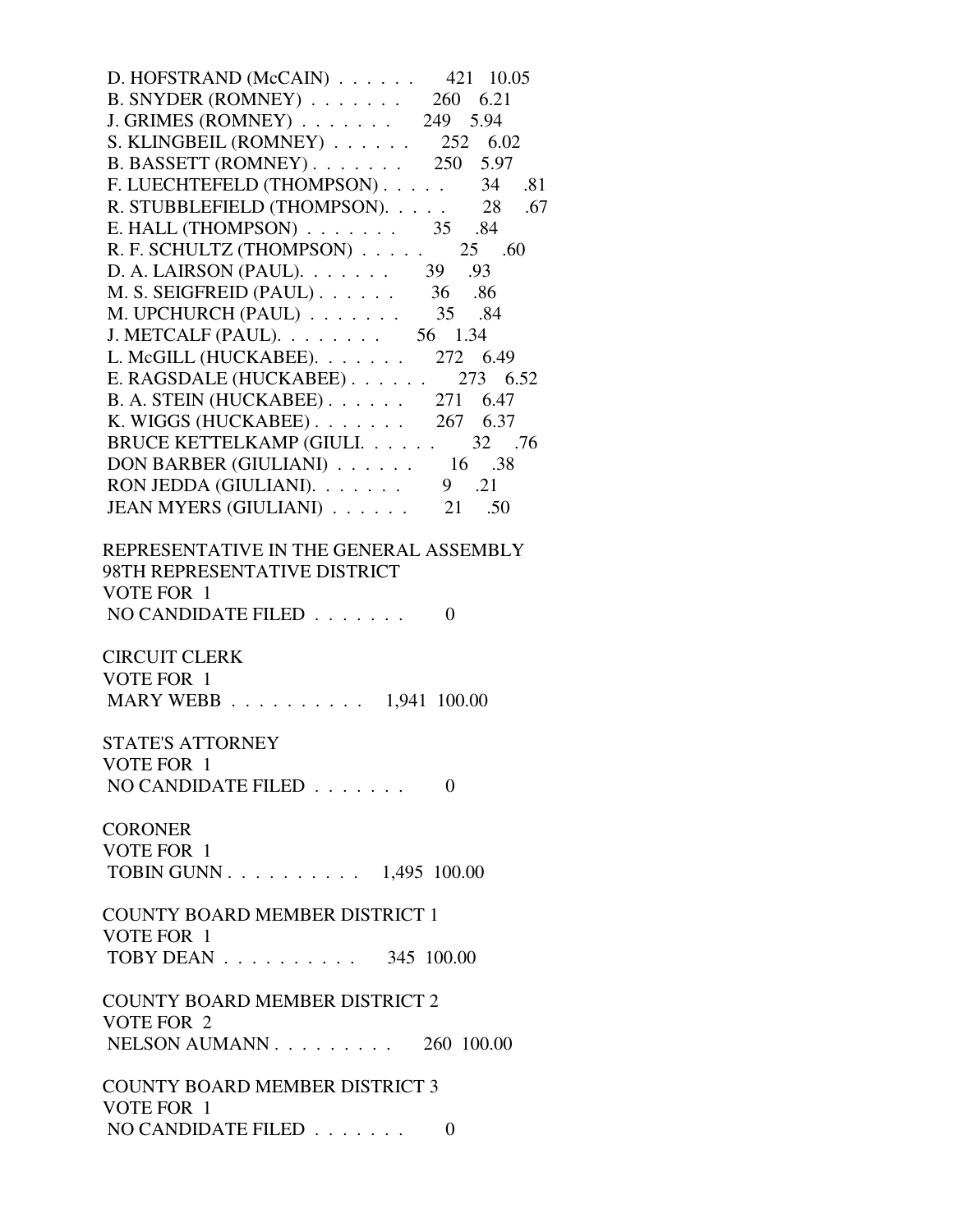COUNTY BOARD MEMBER DISTRICT 4 VOTE FOR 2 JEFF SMITH . . . . . . . . . . 244 100.00 COUNTY BOARD MEMBER DISTRICT 5 VOTE FOR 1 NO CANDIDATE FILED  $\ldots$ , . . . . 0 COUNTY BOARD MEMBER DISTRICT 6 VOTE FOR 1 ROY L. HERTEL . . . . . . . . . 294 100.00 COUNTY BOARD MEMBER DISTRICT 7 VOTE FOR 2 EDWARD HELGEN . . . . . . . . . 351 54.25 MARY BATHURST . . . . . . . . . 296 45.75 JUDGE OF THE APPELLATE COURT 5TH JUDICIAL DISTRICT (HOPKINS VACANCY) VOTE FOR 1 NO CANDIDATE FILED  $\ldots \ldots$  0 PRECINCT COMMITTEEMAN AUDUBON (Prec-0001) VOTE FOR 1 NO CANDIDATE FILED  $\ldots \ldots \ldots$  PRECINCT COMMITTEEMAN BOIS D'ARC (Prec-0002) VOTE FOR 1 JIM ALLEN . . . . . . . . . . 73 100.00 PRECINCT COMMITTEEMAN BUTLER GROVE (Prec-0003) VOTE FOR 1 MARY C. FUCHS . . . . . . . . . . 67 100.00 PRECINCT COMMITTEEMAN EAST FORK 1 (Prec-0004) VOTE FOR 1 JIMMY RICKE. . . . . . . . . . 41 100.00 PRECINCT COMMITTEEMAN EAST FORK 2 (Prec-0005) VOTE FOR 1 NO CANDIDATE FILED  $\ldots \ldots$  0 PRECINCT COMMITTEEMAN EAST FORK 3 (Prec-0006) VOTE FOR 1 NO CANDIDATE FILED  $\ldots \ldots$  0 PRECINCT COMMITTEEMAN EAST FORK 4 (Prec-0007) VOTE FOR 1 DEAN FULLER. . . . . . . . . . 26 100.00

PRECINCT COMMITTEEMAN FILLMORE (Prec-0008)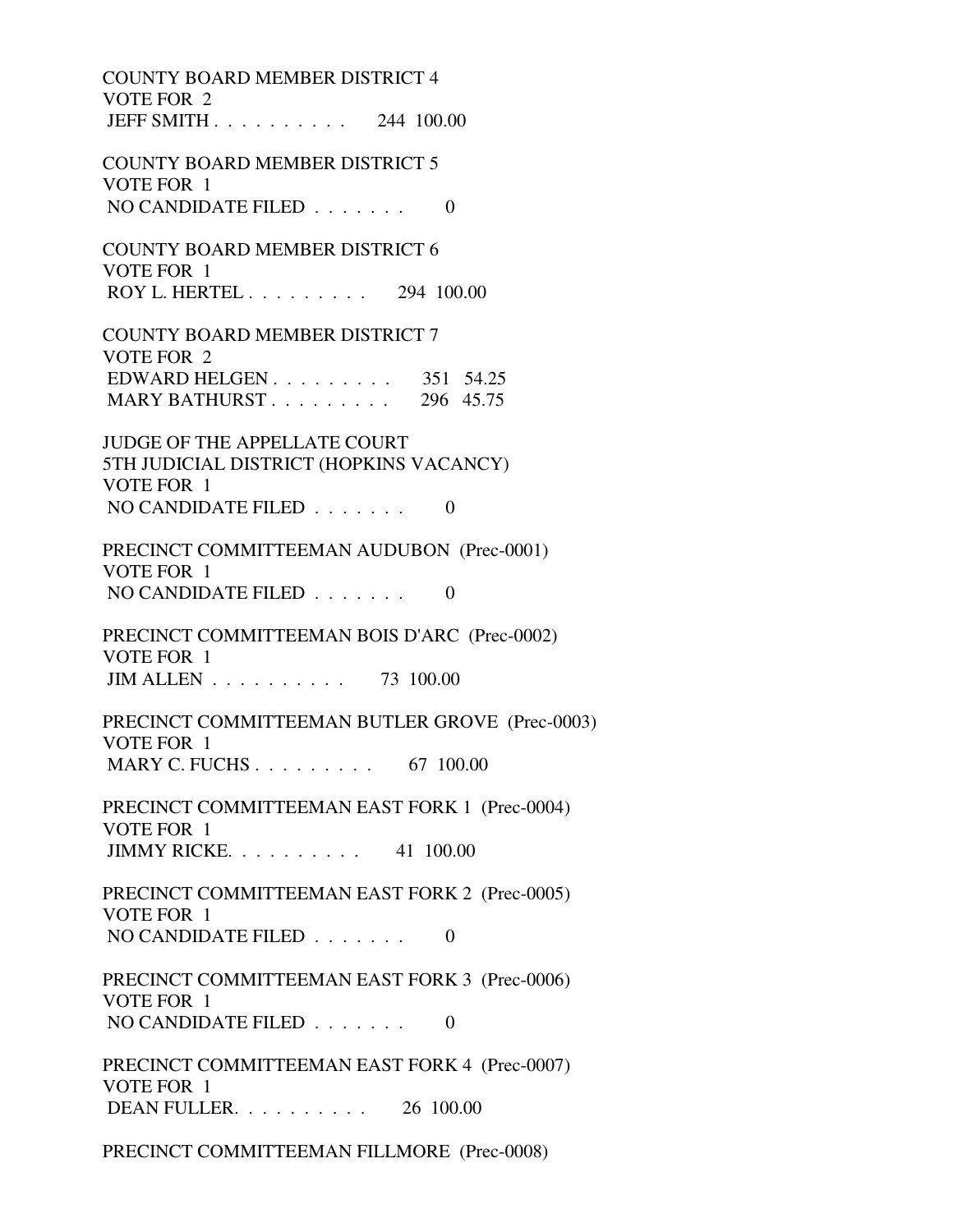VOTE FOR 1 STEVEN JANSSEN. . . . . . . . . 73 100.00 PRECINCT COMMITTEEMAN GRISHAM 1 (Prec-0009) VOTE FOR 1 DOUGLAS W. MARTIN. . . . . . . . 27 100.00 PRECINCT COMMITTEEMAN GRISHAM 2 (Prec-0010) VOTE FOR 1 PATRICK BOEHLER . . . . . . . . 20 100.00 PRECINCT COMMITTEEMAN HARVEL (Prec-0011) VOTE FOR 1 BONNIE BLOOME . . . . . . . . . 18 100.00 PRECINCT COMMITTEEMAN HILLSBORO 1 (Prec-0012) VOTE FOR 1 NO CANDIDATE FILED  $\ldots \ldots$  0 PRECINCT COMMITTEEMAN HILLSBORO 2 (Prec-0013) VOTE FOR 1 DARYL HODGES . . . . . . . . . 56 100.00 PRECINCT COMMITTEEMAN HILLSBORO 3 (Prec-0014) VOTE FOR 1 NO CANDIDATE FILED . . . . . . . 0 PRECINCT COMMITTEEMAN HILLSBORO 4 (Prec-0015) VOTE FOR 1 NO CANDIDATE FILED  $\ldots \ldots \ldots$  0 PRECINCT COMMITTEEMAN HILLSBORO 5 (Prec-0016) VOTE FOR 1 ROY L. HERTEL . . . . . . . . . 90 100.00 PRECINCT COMMITTEEMAN HILLSBORO 6 (Prec-0017) VOTE FOR 1 JEFF SMITH . . . . . . . . . . 42 100.00 PRECINCT COMMITTEEMAN IRVING (Prec-0018) VOTE FOR 1 NO CANDIDATE FILED  $\ldots$ , . . . . 0 PRECINCT COMMITTEEMAN NOKOMIS 1 (Prec-0019) VOTE FOR 1 NO CANDIDATE FILED  $\ldots \ldots$  0 PRECINCT COMMITTEEMAN NOKOMIS 2 (Prec-0020) VOTE FOR 1 NO CANDIDATE FILED . . . . . . . 0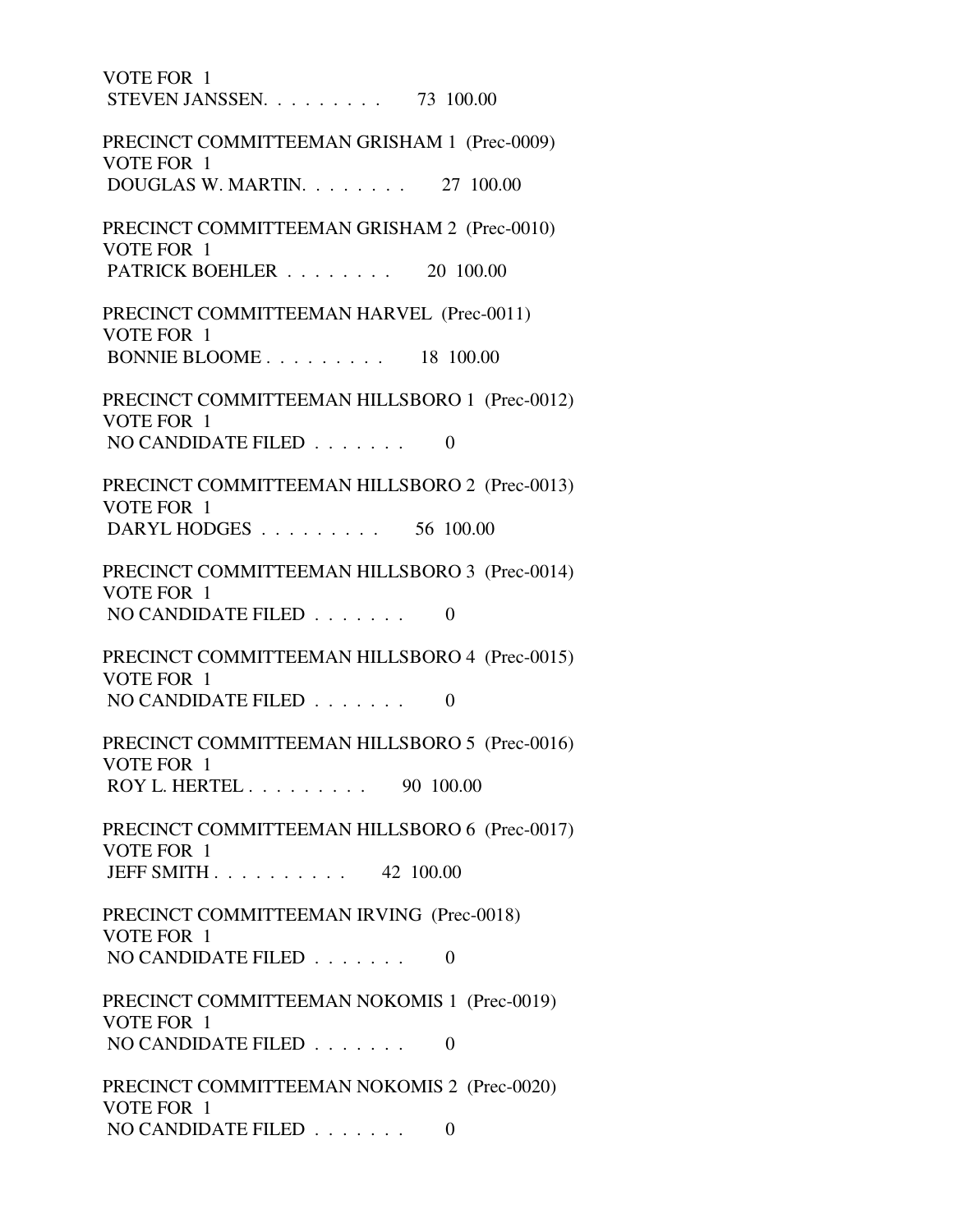PRECINCT COMMITTEEMAN NOKOMIS 3 (Prec-0021) VOTE FOR 1 LANCE L. LEHNEN . . . . . . . . 40 100.00 PRECINCT COMMITTEEMAN NOKOMIS 4 (Prec-0022) VOTE FOR 1 NO CANDIDATE FILED  $\ldots$ , . . . . . 0 PRECINCT COMMITTEEMAN NOKOMIS 5 (Prec-0023) VOTE FOR 1 ALAN HARD . . . . . . . . . . 69 100.00 PRECINCT COMMITTEEMAN NORTH LITCHFIELD 1 (Prec-0024) VOTE FOR 1 GARY "JOE" McNEAL. . . . . . . . 118 100.00 PRECINCT COMMITTEEMAN NORTH LITCHFIELD 2 (Prec-0025) VOTE FOR 1 NO CANDIDATE FILED  $\ldots \ldots$  0 PRECINCT COMMITTEEMAN NORTH LITCHFIELD 3 (Prec-0026) VOTE FOR 1 BRIAN HOLLO. . . . . . . . . . 59 100.00 PRECINCT COMMITTEEMAN NORTH LITCHFIELD 4 (Prec-0027) VOTE FOR 1 NO CANDIDATE FILED  $\ldots$ , . . . . . 0 PRECINCT COMMITTEEMAN NORTH LITCHFIELD 5 (Prec-0028) VOTE FOR 1 ROBERT HERMSMEYER. . . . . . . . 43 100.00 PRECINCT COMMITTEEMAN NORTH LITCHFIELD 6 (Prec-0029) VOTE FOR 1 ROBERT M. GOINS . . . . . . . . 81 100.00 PRECINCT COMMITTEEMAN PITMAN (Prec-0030) VOTE FOR 1 KEN J. GERLACH. . . . . . . . . 41 100.00 PRECINCT COMMITTEEMAN RAYMOND (Prec-0031) VOTE FOR 1 TIM MIZERA . . . . . . . . . . 106 100.00 PRECINCT COMMITTEEMAN ROUNTREE (Prec-0032) VOTE FOR 1 CLARENCE W. KEISER . . . . . . . 34 100.00 PRECINCT COMMITTEEMAN SOUTH FILLMORE (Prec-0033) VOTE FOR 1 ERCEL BRACKENBUSH. . . . . . . . 20 100.00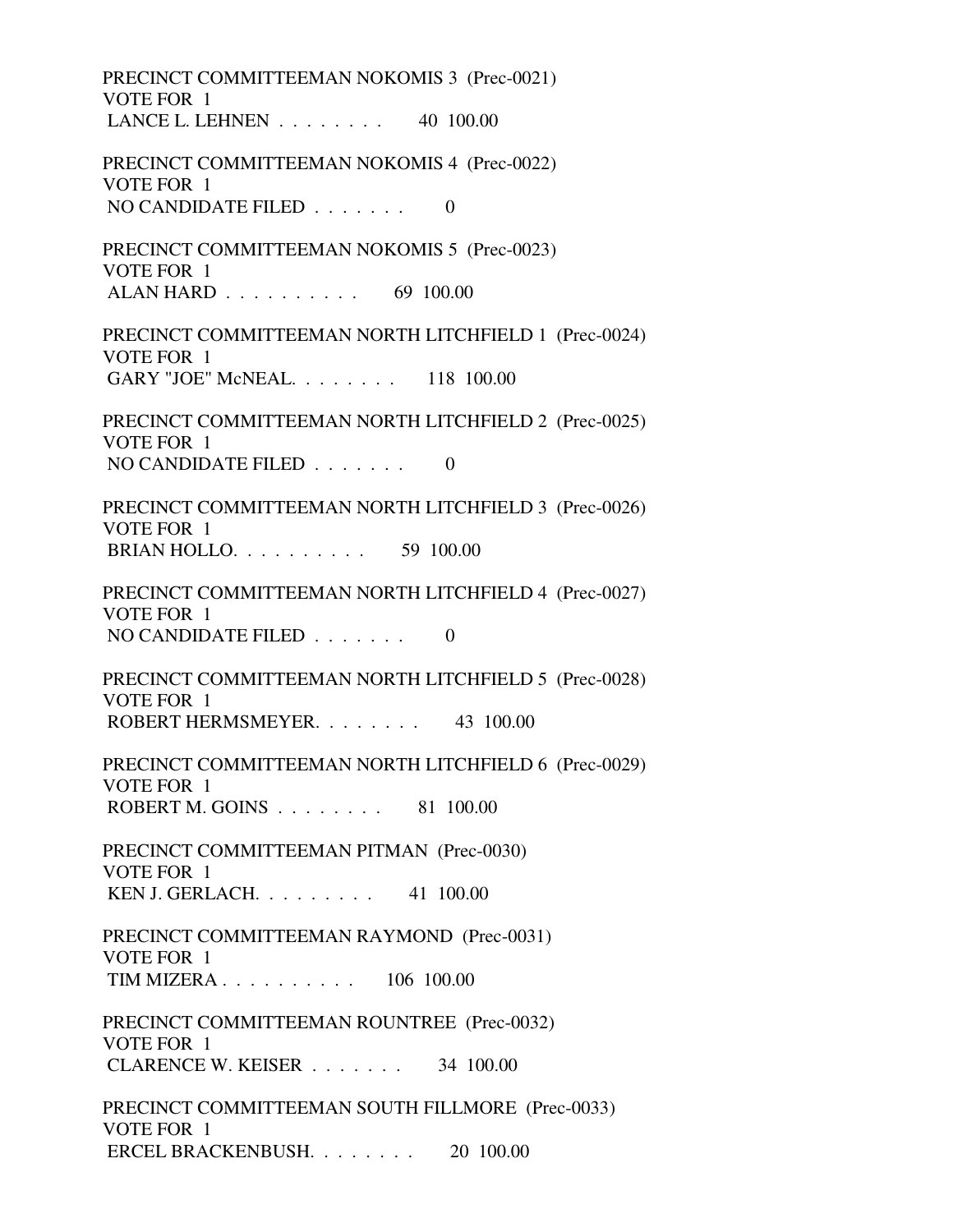PRECINCT COMMITTEEMAN SOUTH LITCHFIELD 1 (Prec-0034) VOTE FOR 1 BRAD FRERICHS . . . . . . . . . 38 100.00 PRECINCT COMMITTEEMAN SOUTH LITCHFIELD 2 (Prec-0035) VOTE FOR 1 NO CANDIDATE FILED  $\ldots \ldots$  0 PRECINCT COMMITTEEMAN SOUTH LITCHFIELD 3 (Prec-0036) VOTE FOR 1 NO CANDIDATE FILED  $\ldots \ldots$  0 PRECINCT COMMITTEEMAN SOUTH LITCHFIELD 4 (Prec-0037) VOTE FOR 1 DAVID K. CROCKS . . . . . . . . 34 100.00 PRECINCT COMMITTEEMAN WALSHVILLE (Prec-0038) VOTE FOR 1 NO CANDIDATE FILED  $\ldots \ldots \ldots$  0 PRECINCT COMMITTEEMAN WITT 1 (Prec-0039) VOTE FOR 1 NO CANDIDATE FILED  $\ldots \ldots$  0 PRECINCT COMMITTEEMAN WITT 2 (Prec-0040) VOTE FOR 1 NO CANDIDATE FILED  $\ldots \ldots$  0 PRECINCT COMMITTEEMAN WITT 3 (Prec-0041) VOTE FOR 1 DOUG DONALDSON. . . . . . . . . 17 100.00 PRECINCT COMMITTEEMAN ZANESVILLE (Prec-0042) VOTE FOR 1 NO CANDIDATE FILED  $\ldots \ldots$  0 \*\*\*\*\*\*\*\*\*\* (DEMOCRATIC) \*\*\*\*\*\*\*\*\*\* PRESIDENT OF THE UNITED STATES (TOTAL) VOTE FOR 1 BARACK OBAMA . . . . . . . . . 1,805 49.28 HILLARY CLINTON . . . . . . . . 1,677 45.78 JOHN EDWARDS . . . . . . . . . 150 4.10 WILLIAM "BILL" B. RICHARDSON III. . . 12 .33 DENNIS J. KUCINICH . . . . . . . 4 .11 CHRISTOPHER JOHN DODD . . . . . . 3 .08 JOE BIDEN . . . . . . . . . . 12 .33

 PRESIDENT OF THE UNITED STATES (17TH) VOTE FOR 1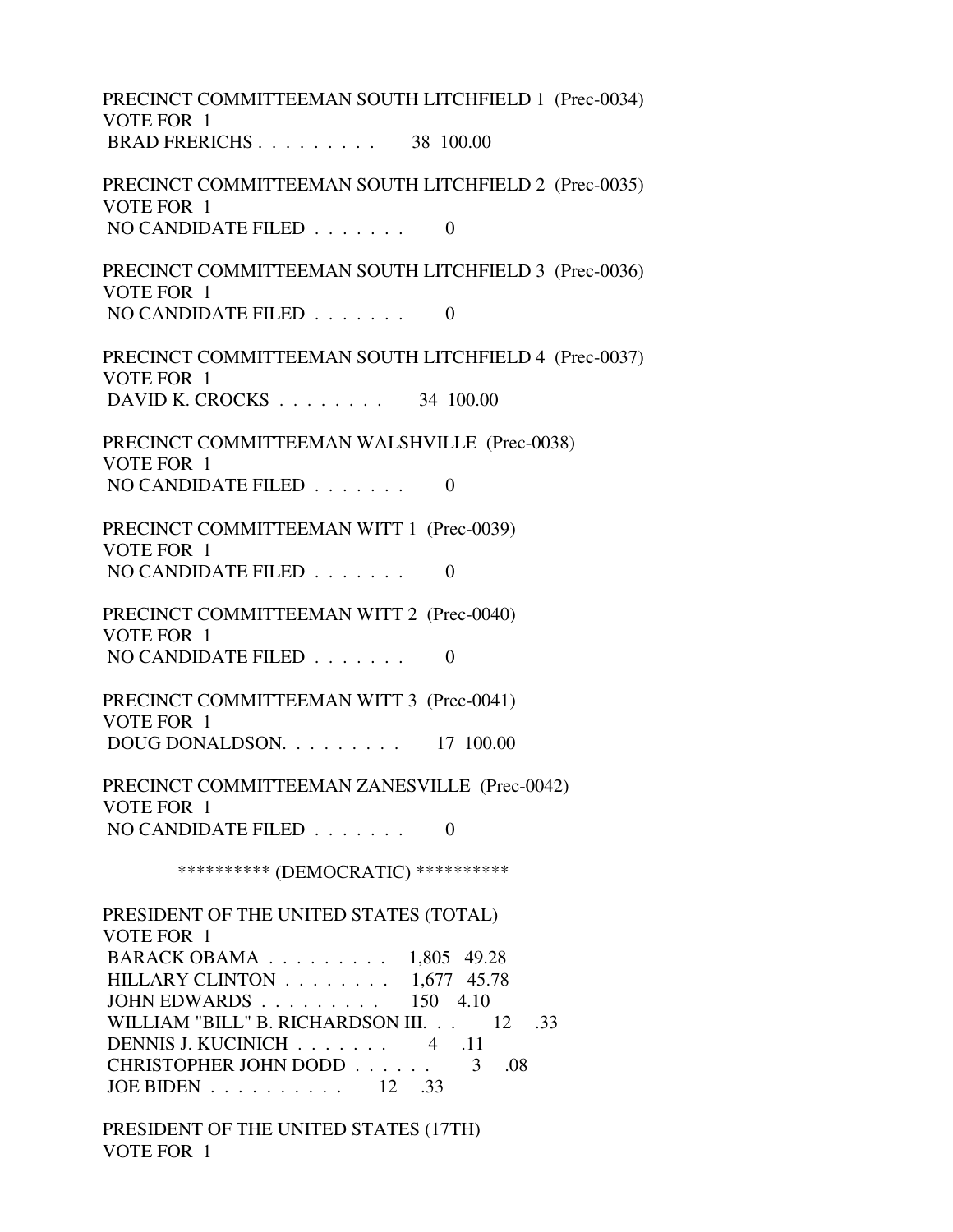| BARACK OBAMA 950 45.50                             |  |  |
|----------------------------------------------------|--|--|
| HILLARY CLINTON $\ldots \ldots \ldots$ 1,037 49.66 |  |  |
| JOHN EDWARDS $\ldots \ldots \ldots \ldots$ 85 4.07 |  |  |
| WILLIAM "BILL" B. RICHARDSON III. 4 .19            |  |  |
| DENNIS J. KUCINICH $\ldots \ldots \ldots$ 2 .10    |  |  |
| CHRISTOPHER JOHN DODD 2 .10                        |  |  |
| JOE BIDEN $\ldots \ldots \ldots \ldots$ 8          |  |  |

| PRESIDENT OF THE UNITED STATES (19TH)            |         |     |      |
|--------------------------------------------------|---------|-----|------|
| VOTE FOR 1                                       |         |     |      |
| BARACK OBAMA 855 54.29                           |         |     |      |
| HILLARY CLINTON $\ldots \ldots \ldots$ 640 40.63 |         |     |      |
| JOHN EDWARDS                                     | 65 4.13 |     |      |
| WILLIAM "BILL" B. RICHARDSON III.                |         |     | 8 51 |
| DENNIS J. KUCINICH 2 .13                         |         |     |      |
| CHRISTOPHER JOHN DODD 1                          |         | -06 |      |
| JOE BIDEN $\ldots \ldots \ldots$                 |         |     |      |

 UNITED STATES SENATOR VOTE FOR 1 RICHARD J. DURBIN. . . . . . . . 2,527 100.00

 REPRESENTATIVE IN CONGRESS 17TH CONGRESSIONAL DISTRICT VOTE FOR 1 PHIL HARE . . . . . . . . . . 1,509 100.00

 REPRESENTATIVE IN CONGRESS 19TH CONGRESSIONAL DISTRICT VOTE FOR 1 JOE McMENAMIN . . . . . . . . . 487 42.72 DANIEL DAVIS . . . . . . . . . . 653 57.28

 DEL. TO NATIONAL NOMINATING CONVENTION 17TH CONGRESSIONAL DISTRICT VOTE FOR 5 V. J. MAYBERRY (CLINTON) . . . . . 863 10.36 C. EIK WINICK (CLINTON). . . . . . 879 10.55 A. B. CAMERON (CLINTON). . . . . . 849 10.19 M. M. EBERLIN (CLINTON). . . . . . 868 10.42 C. E. BUNCH (CLINTON) . . . . . . 833 10.00 D. T. AHERN (OBAMA) . . . . . . . 794 9.53 B. L. HARRIS (OBAMA). . . . . . . 830 9.96 D. JACOBS (OBAMA). . . . . . . . 785 9.42 K. LANG (OBAMA) . . . . . . . . 764 9.17 J. TERRONEZ (OBAMA) . . . . . . . 719 8.63 C. E. ROBERSON, JR.(THOMPSON). . . . 83 1.00 N. WINICK (RICHARDSON) . . . . . . . 67 .80

 DEL. TO NATIONAL NOMINATING CONVENTION 19TH CONGRESSIONAL DISTRICT VOTE FOR 5 M. S. PAUL (CLINTON). . . . . . . 533 7.99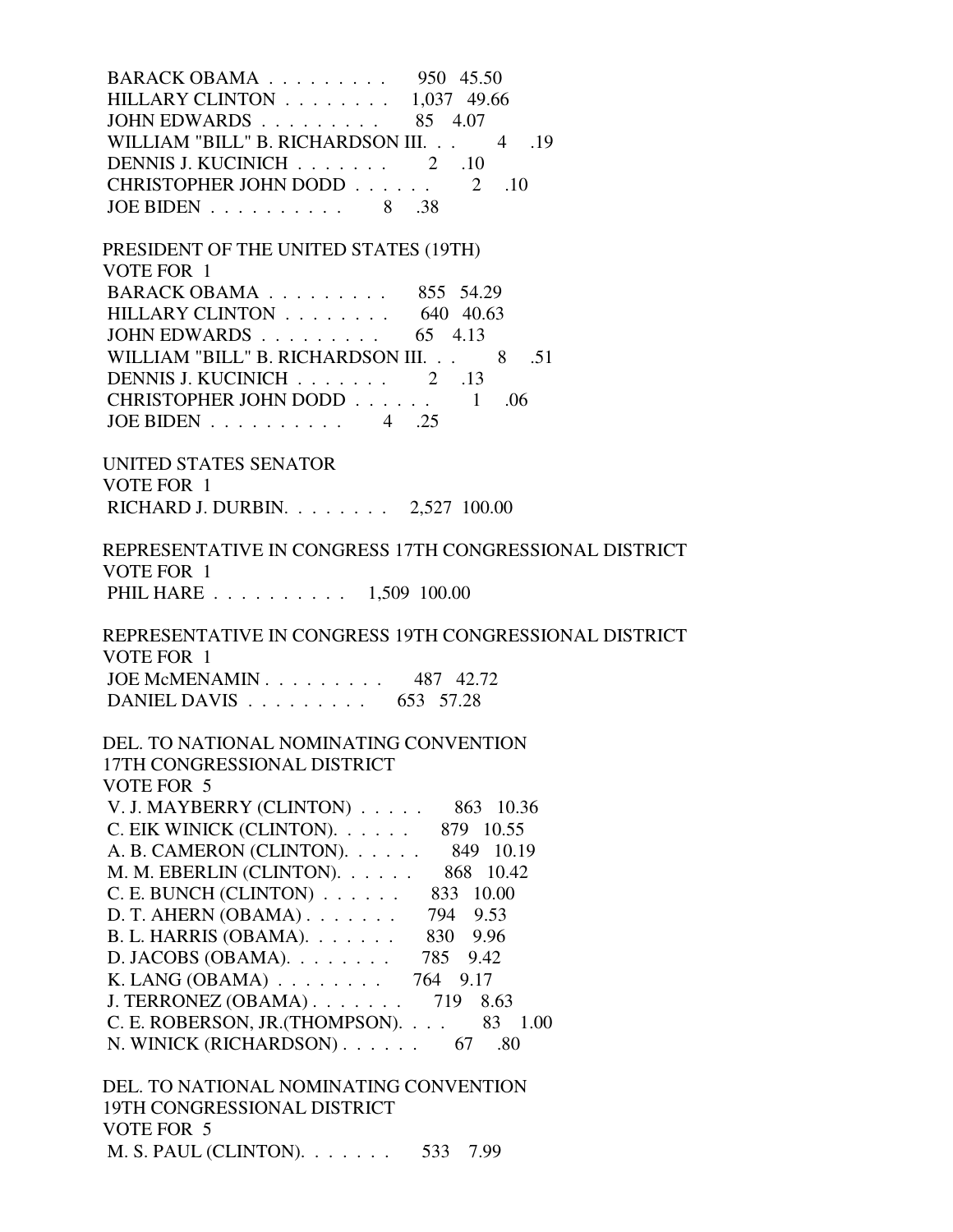| G. DUNCAN (CLINTON). $\ldots$ 533 7.99     |
|--------------------------------------------|
| S. A. BUCHANAN (CLINTON) $\ldots$ 540 8.10 |
| C. A. YANCEY (CLINTON) 499 7.48            |
| M. N. CARNINE (CLINTON). $\ldots$ 512 7.68 |
| D. L. STOVER (RICHARDSON) 57<br>.85        |
| S. V. GIAMANCO (OBAMA) 700 10.50           |
| P. HAHN (OBAMA) 753 11.29                  |
| J. LERITZ MAZZOTTI (OBAMA). 692 10.38      |
| B. PHELPS (OBAMA). 738 11.07               |
| S. J. SCATES (OBAMA). 675 10.12            |
| D. BARKER (EDWARDS) $\ldots$ 109 1.63      |
| R. R. VIRGIN (EDWARDS) 103 1.54            |
| L. N. JACKSON (EDWARDS). 108 1.62          |
| P. GRONEMEYER (EDWARDS). 61 .91            |
| J. R. WARNER (RICHARDSON) 36 .54           |
| F. STRACKELJAHN (RICHARDSON) 18 .27        |
|                                            |
| ALT. DEL. NATIONAL NOMINATING CONVENTION   |
| 17TH CONGRESSIONAL DISTRICT                |
| VOTE FOR 1                                 |
| V. SHEETS (CLINTON) 731 37.91              |
| D. J. DEMUZIO (OBAMA) 1,139 59.08          |
| G. EVANS (RICHARDSON)<br>58 3.01           |
|                                            |
| ALT. DEL. NATIONAL NOMINATING CONVENTION   |
| 19TH CONGRESSIONAL DISTRICT                |
| VOTE FOR 1                                 |
| C. W. O'NEILL (CLINTON). 581 42.75         |
| A. L. BLACKFORD (OBAMA). 778 57.25         |
|                                            |
| REPRESENTATIVE IN THE GENERAL ASSEMBLY     |
| 98TH REPRESENTATIVE DISTRICT               |
| VOTE FOR 1                                 |
| GARY HANNIG. 3,168 100.00                  |
|                                            |
| <b>CIRCUIT CLERK</b>                       |
| VOTE FOR 1                                 |
| NO CANDIDATE FILED $\ldots$<br>$\Omega$    |
|                                            |
| <b>CTATE'S ATTODMEV</b>                    |

 STATE'S ATTORNEY VOTE FOR 1 CHRIS MATOUSH . . . . . . . . . 3,094 100.00

 CORONER VOTE FOR 1 RICKEY L. BROADDUS . . . . . . . 3,084 100.00

 COUNTY BOARD MEMBER DISTRICT 1 VOTE FOR 1 JAROD M. HITCHINGS . . . . . . . 485 100.00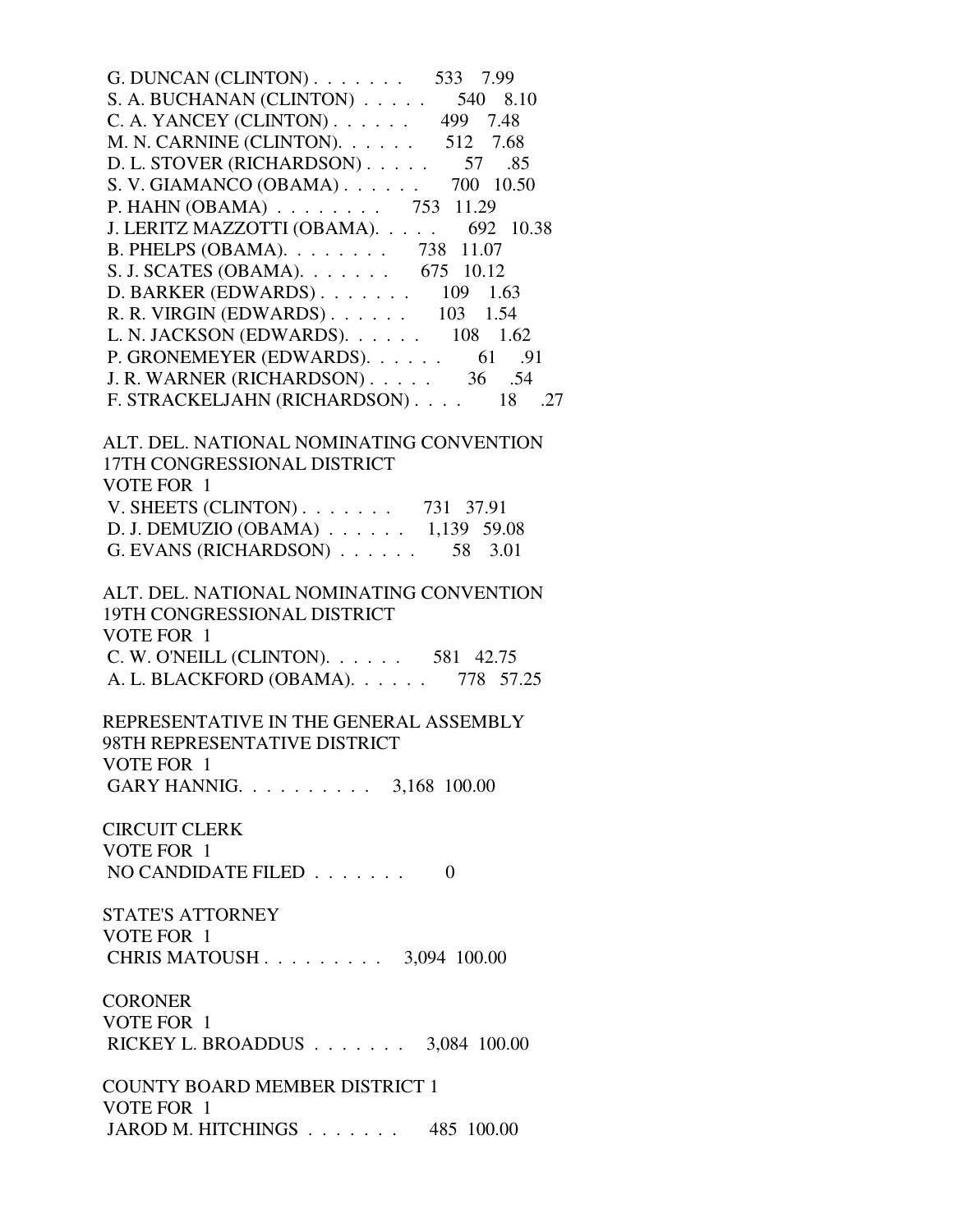COUNTY BOARD MEMBER DISTRICT 2 VOTE FOR 2 JOYCE A. MATTHEWS. . . . . . . . 345 100.00 COUNTY BOARD MEMBER DISTRICT 3 VOTE FOR 1 ROBERT L. DURBIN . . . . . . . . 491 100.00 COUNTY BOARD MEMBER DISTRICT 4 VOTE FOR 2 MIKE PLUNKETT . . . . . . . . . . 399 36.17 JIM MOORE . . . . . . . . . . 374 33.91 M. SPINNER CHAPPELEAR . . . . . . 330 29.92 COUNTY BOARD MEMBER DISTRICT 5 VOTE FOR 1 FRANK KOMOR, JR. . . . . . . . . 354 100.00 COUNTY BOARD MEMBER DISTRICT 6 VOTE FOR 1 GEOFFREY SPRINGER. . . . . . . . 418 100.00 COUNTY BOARD MEMBER DISTRICT 7 VOTE FOR 2 NO CANDIDATE FILED  $\ldots \ldots \ldots$  JUDGE OF THE APPELLATE COURT 5TH JUDICIAL DISTRICT (HOPKINS VACANCY) VOTE FOR 1 JAMES M. WEXSTTEN. . . . . . . . 2,059 63.49 JUDY CATES . . . . . . . . . . 1,184 36.51 PRECINCT COMMITTEEMAN AUDUBON (Prec-0001) VOTE FOR 1 NO CANDIDATE FILED  $\ldots \ldots \ldots$  PRECINCT COMMITTEEMAN BOIS D'ARC (Prec-0002) VOTE FOR 1 JUDITH E. LOTT. . . . . . . . . 130 100.00 PRECINCT COMMITTEEMAN BUTLER GROVE (Prec-0003) VOTE FOR 1 GREGORY J. SPRINGER . . . . . . . 112 100.00 PRECINCT COMMITTEEMAN EAST FORK 1 (Prec-0004) VOTE FOR 1 NO CANDIDATE FILED  $\ldots \ldots$  0 PRECINCT COMMITTEEMAN EAST FORK 2 (Prec-0005) VOTE FOR 1 NO CANDIDATE FILED . . . . . . . 0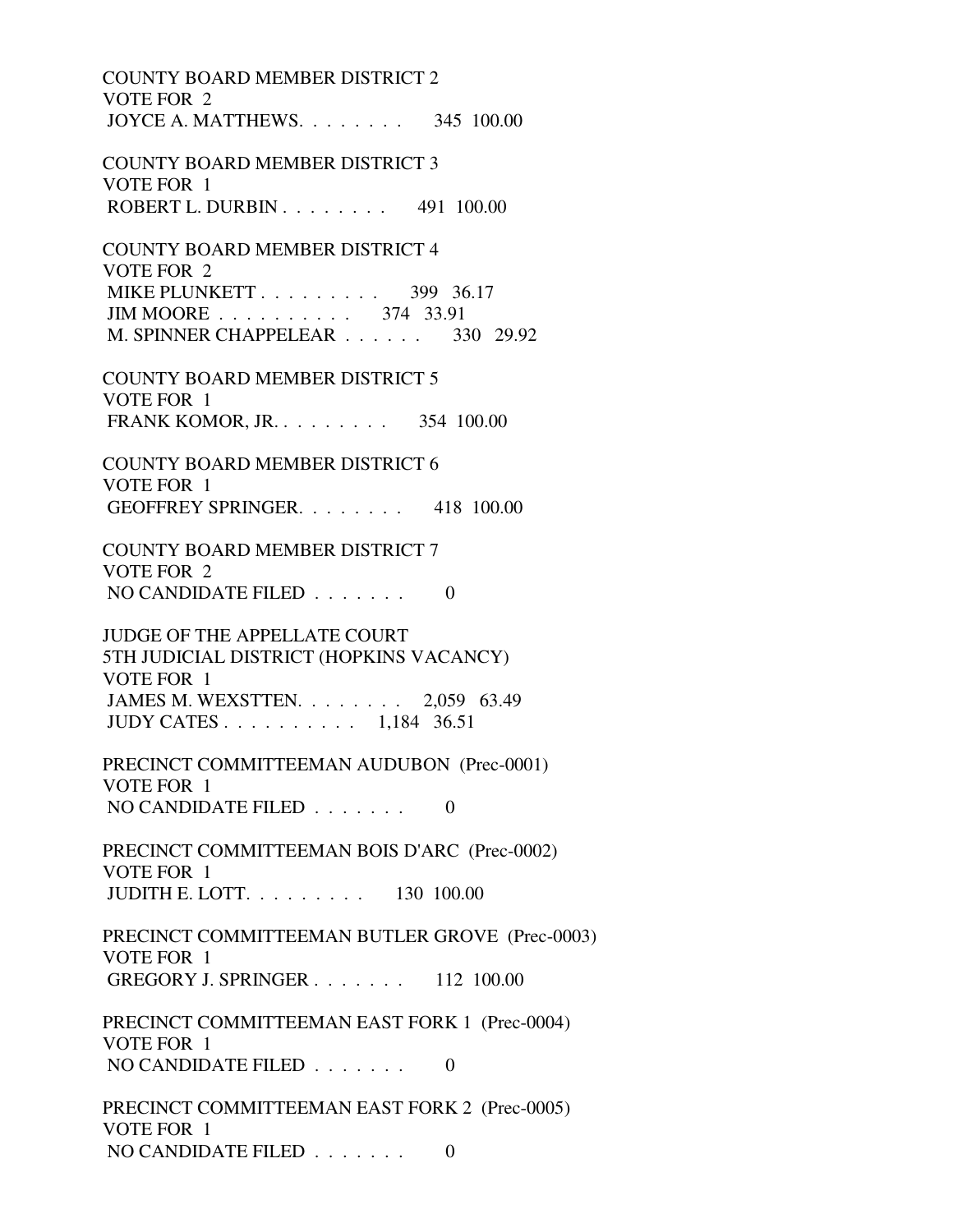PRECINCT COMMITTEEMAN EAST FORK 3 (Prec-0006) VOTE FOR 1 STEVEN K. WHITE . . . . . . . . 125 100.00 PRECINCT COMMITTEEMAN EAST FORK 4 (Prec-0007) VOTE FOR 1 STEPHEN VOYLES. . . . . . . . . 46 100.00 PRECINCT COMMITTEEMAN FILLMORE (Prec-0008) VOTE FOR 1 JAMES M. EVANS. . . . . . . . . 86 100.00 PRECINCT COMMITTEEMAN GRISHAM 1 (Prec-0009) VOTE FOR 1 STANLEY L. "STAN" CASEY. . . . . . 53 100.00 PRECINCT COMMITTEEMAN HARVEL (Prec-0011) VOTE FOR 1 DAVID L. LEONARD . . . . . . . . 24 100.00 PRECINCT COMMITTEEMAN HILLSBORO 1 (Prec-0012) VOTE FOR 1 TIMOTHY L. FOGLE . . . . . . . . 97 100.00 PRECINCT COMMITTEEMAN HILLSBORO 2 (Prec-0013) VOTE FOR 1 VESTER (JACK) STEWART . . . . . . 63 100.00 PRECINCT COMMITTEEMAN HILLSBORO 3 (Prec-0014) VOTE FOR 1 GEOFFREY SPRINGER. . . . . . . . 137 100.00 PRECINCT COMMITTEEMAN HILLSBORO 4 (Prec-0015) VOTE FOR 1 SHANE HUBER. . . . . . . . . . 52 100.00 PRECINCT COMMITTEEMAN HILLSBORO 5 (Prec-0016) VOTE FOR 1 JIM MOORE . . . . . . . . . . 165 100.00 PRECINCT COMMITTEEMAN HILLSBORO 6 (Prec-0017) VOTE FOR 1 DICKIE ELAM. . . . . . . . . . 183 100.00 PRECINCT COMMITTEEMAN IRVING (Prec-0018) VOTE FOR 1 ANDY K. OTT. . . . . . . . . . 123 100.00 PRECINCT COMMITTEEMAN NOKOMIS 1 (Prec-0019) VOTE FOR 1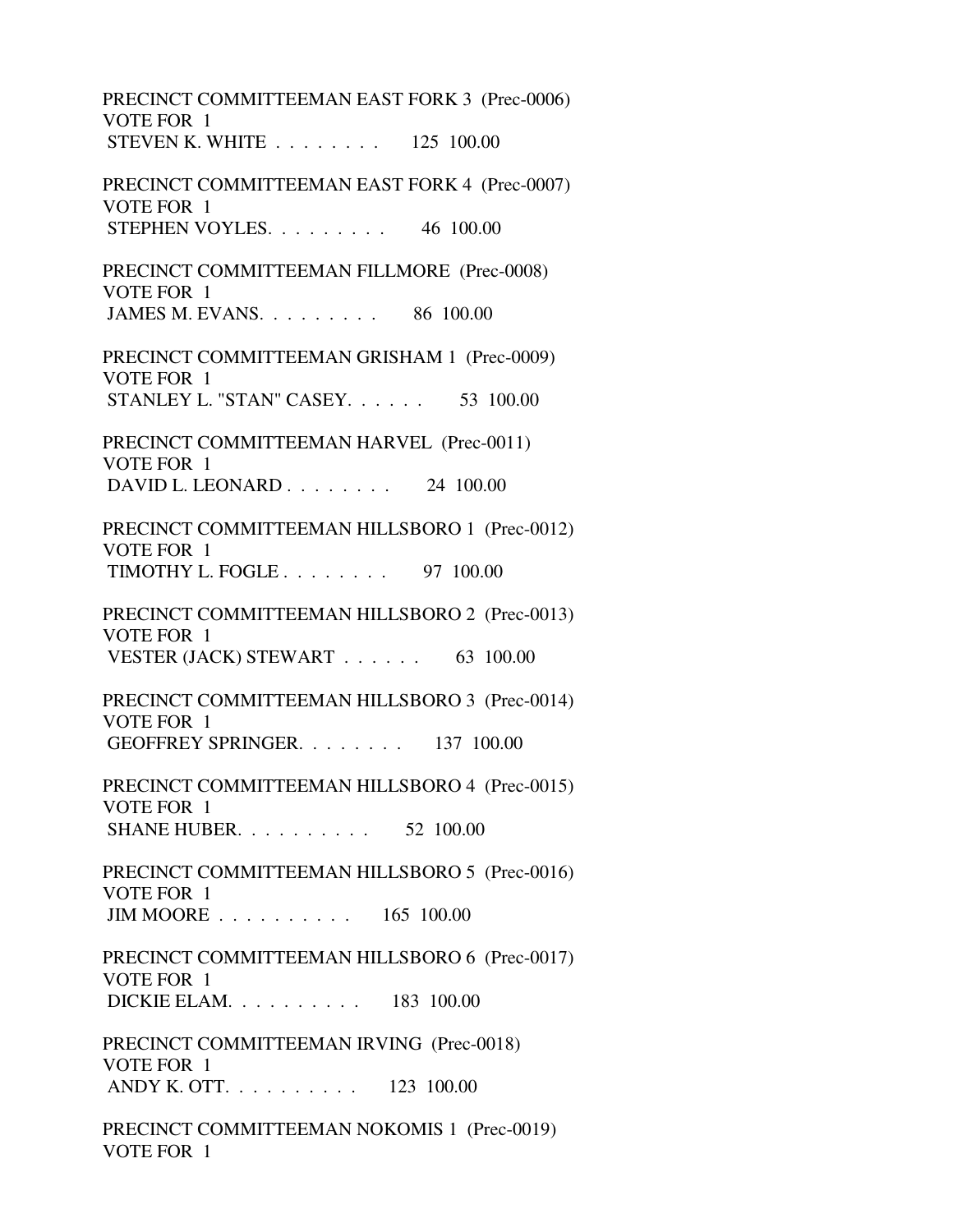STEPHEN C. CACHERA . . . . . . . 49 100.00 PRECINCT COMMITTEEMAN NOKOMIS 2 (Prec-0020) VOTE FOR 1 DAVID E. CAREY. . . . . . . . . 53 100.00 PRECINCT COMMITTEEMAN NOKOMIS 3 (Prec-0021) VOTE FOR 1 KENT VOILS . . . . . . . . . . 55 100.00 PRECINCT COMMITTEEMAN NOKOMIS 4 (Prec-0022) VOTE FOR 1 DONALD W. SMALLEY. . . . . . . . 51 100.00 PRECINCT COMMITTEEMAN NOKOMIS 5 (Prec-0023) VOTE FOR 1 JOYCE A. MATTHEWS. . . . . . . . 82 100.00 PRECINCT COMMITTEEMAN NORTH LITCHFIELD 1 (Prec-0024) VOTE FOR 1 NO CANDIDATE FILED  $\ldots \ldots$  0 PRECINCT COMMITTEEMAN NORTH LITCHFIELD 2 (Prec-0025) VOTE FOR 1 NO CANDIDATE FILED  $\ldots \ldots$  0 PRECINCT COMMITTEEMAN NORTH LITCHFIELD 3 (Prec-0026) VOTE FOR 1 NO CANDIDATE FILED  $\ldots \ldots$  0 PRECINCT COMMITTEEMAN NORTH LITCHFIELD 4 (Prec-0027) VOTE FOR 1 JUDY KEITH DALHAUS . . . . . . . 50 100.00 PRECINCT COMMITTEEMAN NORTH LITCHFIELD 5 (Prec-0028) VOTE FOR 1 TED ELIZONDO . . . . . . . . . 64 100.00 PRECINCT COMMITTEEMAN NORTH LITCHFIELD 6 (Prec-0029) VOTE FOR 1 CHUCK NAPIER . . . . . . . . . 113 100.00 PRECINCT COMMITTEEMAN PITMAN (Prec-0030) VOTE FOR 1 LEWIS RAY DURSTON. . . . . . . . 65 100.00 PRECINCT COMMITTEEMAN RAYMOND (Prec-0031) VOTE FOR 1 RICKEY L. BROADDUS . . . . . . . 132 100.00 PRECINCT COMMITTEEMAN ROUNTREE (Prec-0032)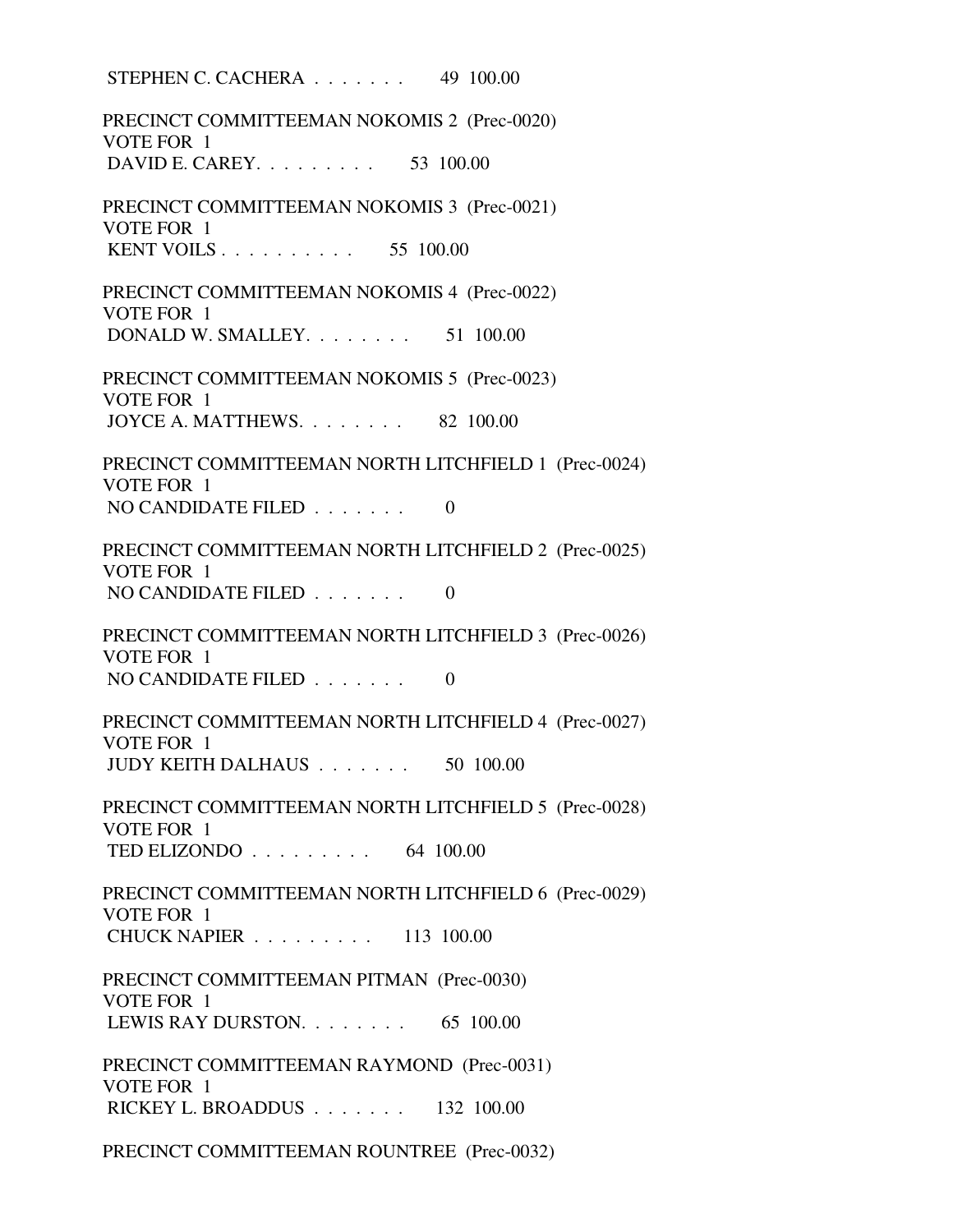VOTE FOR 1 NO CANDIDATE FILED  $\ldots$ , . . . . . 0 PRECINCT COMMITTEEMAN SOUTH FILLMORE (Prec-0033) VOTE FOR 1 BONNIE L. BRANUM . . . . . . . . 28 100.00 PRECINCT COMMITTEEMAN SOUTH LITCHFIELD 1 (Prec-0034) VOTE FOR 1 LaMARR YOUNG . . . . . . . . . 89 100.00 PRECINCT COMMITTEEMAN SOUTH LITCHFIELD 2 (Prec-0035) VOTE FOR 1 ANNA M. SCHELDT . . . . . . . . 96 100.00 PRECINCT COMMITTEEMAN SOUTH LITCHFIELD 3 (Prec-0036) VOTE FOR 1 CHRIS BAUGHER . . . . . . . . . 45 100.00 PRECINCT COMMITTEEMAN SOUTH LITCHFIELD 4 (Prec-0037) VOTE FOR 1 GREG WILLIAMS . . . . . . . . . 71 100.00 PRECINCT COMMITTEEMAN WALSHVILLE (Prec-0038) VOTE FOR 1 NO CANDIDATE FILED . . . . . . . 0 PRECINCT COMMITTEEMAN WITT 1 (Prec-0039) VOTE FOR 1 ALFRED W. HAND. . . . . . . . . 15 100.00 PRECINCT COMMITTEEMAN WITT 2 (Prec-0040) VOTE FOR 1 KENNETH DAVIS . . . . . . . . . 51 100.00 PRECINCT COMMITTEEMAN WITT 3 (Prec-0041) VOTE FOR 1 MICHAEL P. GOLITKO . . . . . . . 71 100.00 PRECINCT COMMITTEEMAN ZANESVILLE (Prec-0042) VOTE FOR 1 NO CANDIDATE FILED  $\ldots$ , . . . . 0 PRECINCT COMMITTEEMAN GRISHAM 2 (Prec-0010) VOTE FOR 1 NO CANDIDATE FILED . . . . . . . 0 WRITE-IN. . . . . . . . . . . 13 100.00 \*\*\*\*\*\*\*\*\*\*\* (GREEN) \*\*\*\*\*\*\*\*\*\*\*

PRESIDENT OF THE UNITED STATES (TOTAL)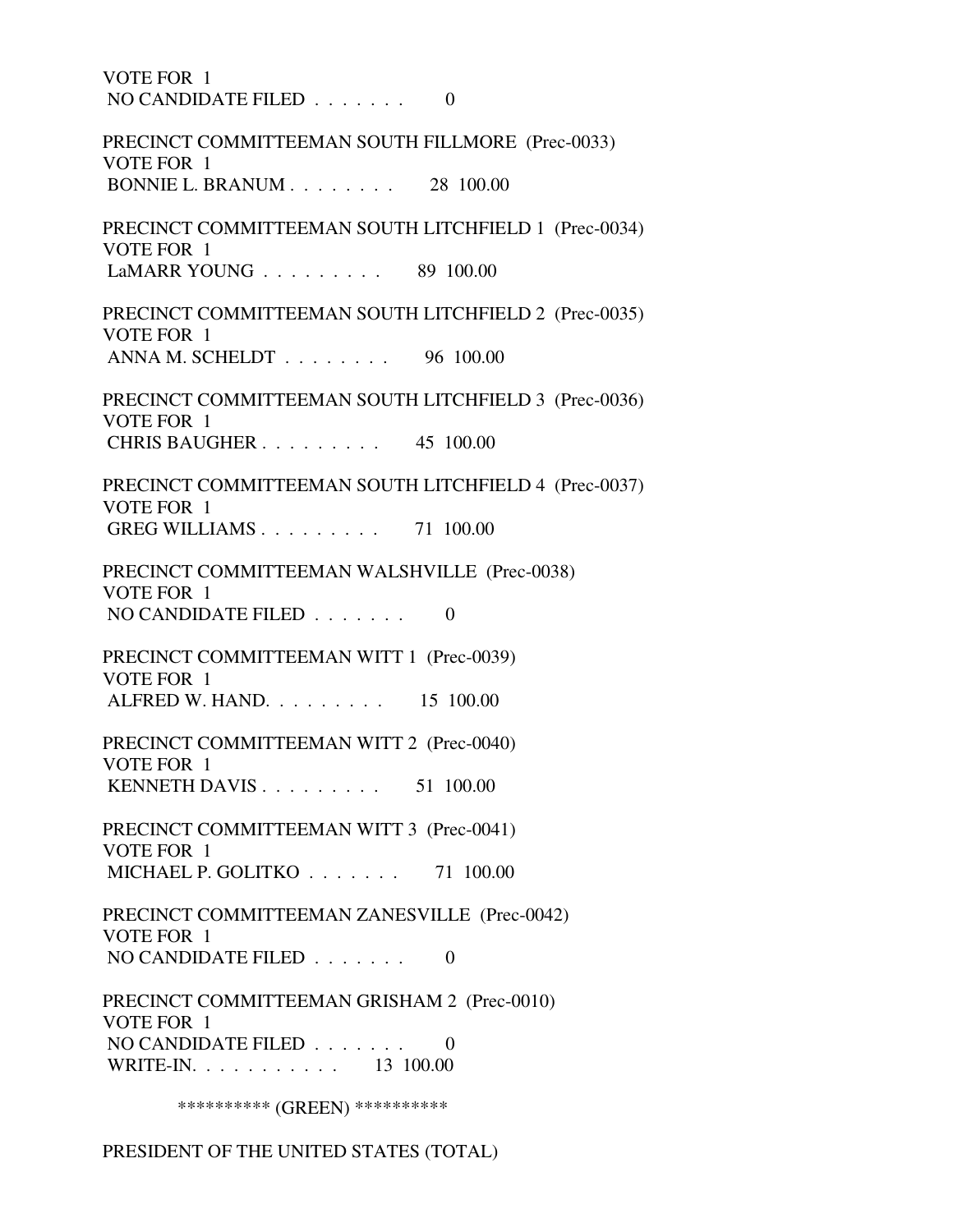| VOTE FOR 1<br>CYNTHIA McKINNEY<br>KENT PHILIP MESPLAY<br>JARED A. BALL $\ldots \ldots \ldots \ldots$ 1 16.67 | 2 33.33<br>$\theta$ |
|--------------------------------------------------------------------------------------------------------------|---------------------|
| HOWIE HAWKINS                                                                                                | 3 50.00             |
| PRESIDENT OF THE UNITED STATES (17TH)<br>VOTE FOR 1                                                          |                     |
| CYNTHIA McKINNEY                                                                                             | $1\quad 20.00$      |
| KENT PHILIP MESPLAY<br>JARED A. BALL $\ldots \ldots \ldots \ldots$ 1 20.00                                   | $\theta$            |
| HOWIE HAWKINS                                                                                                | 3 60.00             |
| PRESIDENT OF THE UNITED STATES (19TH)<br>VOTE FOR 1                                                          |                     |
| CYNTHIA McKINNEY                                                                                             | 1 100.00            |
| KENT PHILIP MESPLAY<br>JARED A. BALL $\ldots \ldots \ldots$ 0                                                | $\Omega$            |
| HOWIE HAWKINS<br>$\theta$                                                                                    |                     |
| <b>UNITED STATES SENATOR</b><br>VOTE FOR 1                                                                   |                     |
| NO CANDIDATE FILED                                                                                           | $\Omega$            |
| REPRESENTATIVE IN CONGRESS 17TH CONGRESSIONAL DISTRICT                                                       |                     |
| VOTE FOR 1<br>NO CANDIDATE FILED $\ldots \ldots$                                                             | $\overline{0}$      |
|                                                                                                              |                     |
| REPRESENTATIVE IN CONGRESS 19TH CONGRESSIONAL DISTRICT<br>VOTE FOR 1                                         |                     |
| VIC ROBERTS.<br>$\overline{0}$                                                                               |                     |
| REPRESENTATIVE IN THE GENERAL ASSEMBLY<br>98TH REPRESENTATIVE DISTRICT                                       |                     |
| VOTE FOR 1<br>NO CANDIDATE FILED $\ldots$                                                                    | $\Omega$            |
|                                                                                                              |                     |
| <b>CIRCUIT CLERK</b><br>VOTE FOR 1                                                                           |                     |
| NO CANDIDATE FILED                                                                                           | $\Omega$            |
| <b>STATE'S ATTORNEY</b>                                                                                      |                     |
| VOTE FOR 1                                                                                                   |                     |
| NO CANDIDATE FILED                                                                                           | $\Omega$            |
| <b>CORONER</b>                                                                                               |                     |
| VOTE FOR 1<br>NO CANDIDATE FILED                                                                             | $\theta$            |
|                                                                                                              |                     |
| <b>COUNTY BOARD MEMBER DISTRICT 1</b><br>VOTE FOR 1                                                          |                     |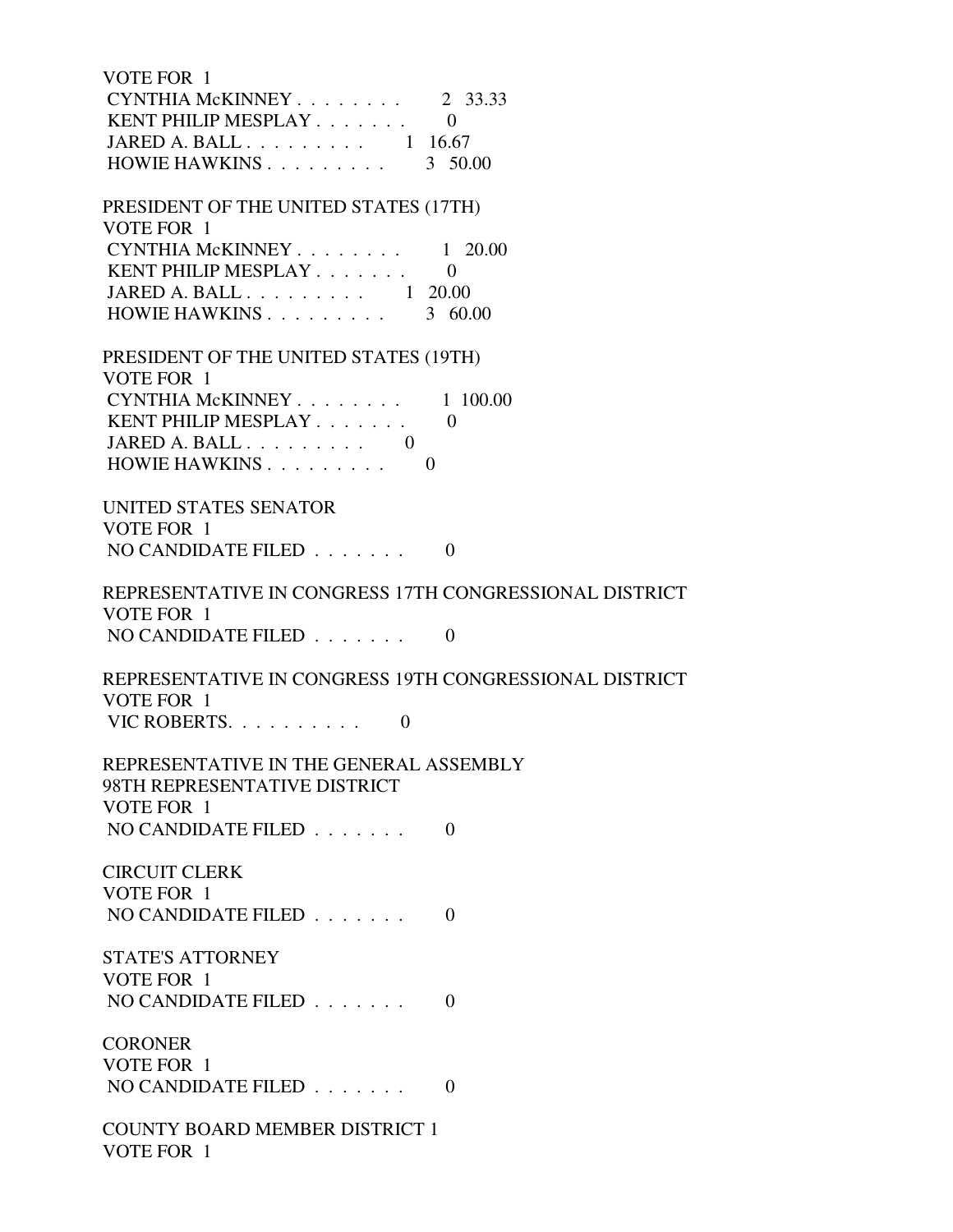| NO CANDIDATE FILED                                                             | $\overline{0}$ |
|--------------------------------------------------------------------------------|----------------|
| <b>COUNTY BOARD MEMBER DISTRICT 2</b><br>VOTE FOR 2                            |                |
| NO CANDIDATE FILED $\ldots$                                                    | $\overline{0}$ |
| <b>COUNTY BOARD MEMBER DISTRICT 3</b><br>VOTE FOR 1                            |                |
| NO CANDIDATE FILED                                                             | $\Omega$       |
| <b>COUNTY BOARD MEMBER DISTRICT 4</b><br><b>VOTE FOR 2</b>                     |                |
| NO CANDIDATE FILED                                                             | $\Omega$       |
| <b>COUNTY BOARD MEMBER DISTRICT 5</b><br>VOTE FOR 1                            |                |
| NO CANDIDATE FILED                                                             | $\Omega$       |
| <b>COUNTY BOARD MEMBER DISTRICT 6</b><br>VOTE FOR 1                            |                |
| NO CANDIDATE FILED                                                             | $\overline{0}$ |
| <b>COUNTY BOARD MEMBER DISTRICT 7</b><br><b>VOTE FOR 2</b>                     |                |
| NO CANDIDATE FILED                                                             | $\overline{0}$ |
| <b>JUDGE OF THE APPELLATE COURT</b><br>5TH JUDICIAL DISTRICT (HOPKINS VACANCY) |                |
| VOTE FOR 1<br>NO CANDIDATE FILED                                               | $\theta$       |
|                                                                                |                |
| PRECINCT COMMITTEEMAN AUDUBON (Prec-0001)<br>VOTE FOR 1                        |                |
| NO CANDIDATE FILED                                                             | $\theta$       |
| PRECINCT COMMITTEEMAN BOIS D'ARC (Prec-0002)                                   |                |
| VOTE FOR 1<br>NO CANDIDATE FILED                                               | $\theta$       |
| PRECINCT COMMITTEEMAN BUTLER GROVE (Prec-0003)<br>VOTE FOR 1                   |                |
| NO CANDIDATE FILED                                                             | $\overline{0}$ |
| PRECINCT COMMITTEEMAN EAST FORK 1 (Prec-0004)<br>VOTE FOR 1                    |                |
| NO CANDIDATE FILED                                                             | $\theta$       |
| PRECINCT COMMITTEEMAN EAST FORK 2 (Prec-0005)<br>VOTE FOR 1                    |                |
| NO CANDIDATE FILED                                                             | $\Omega$       |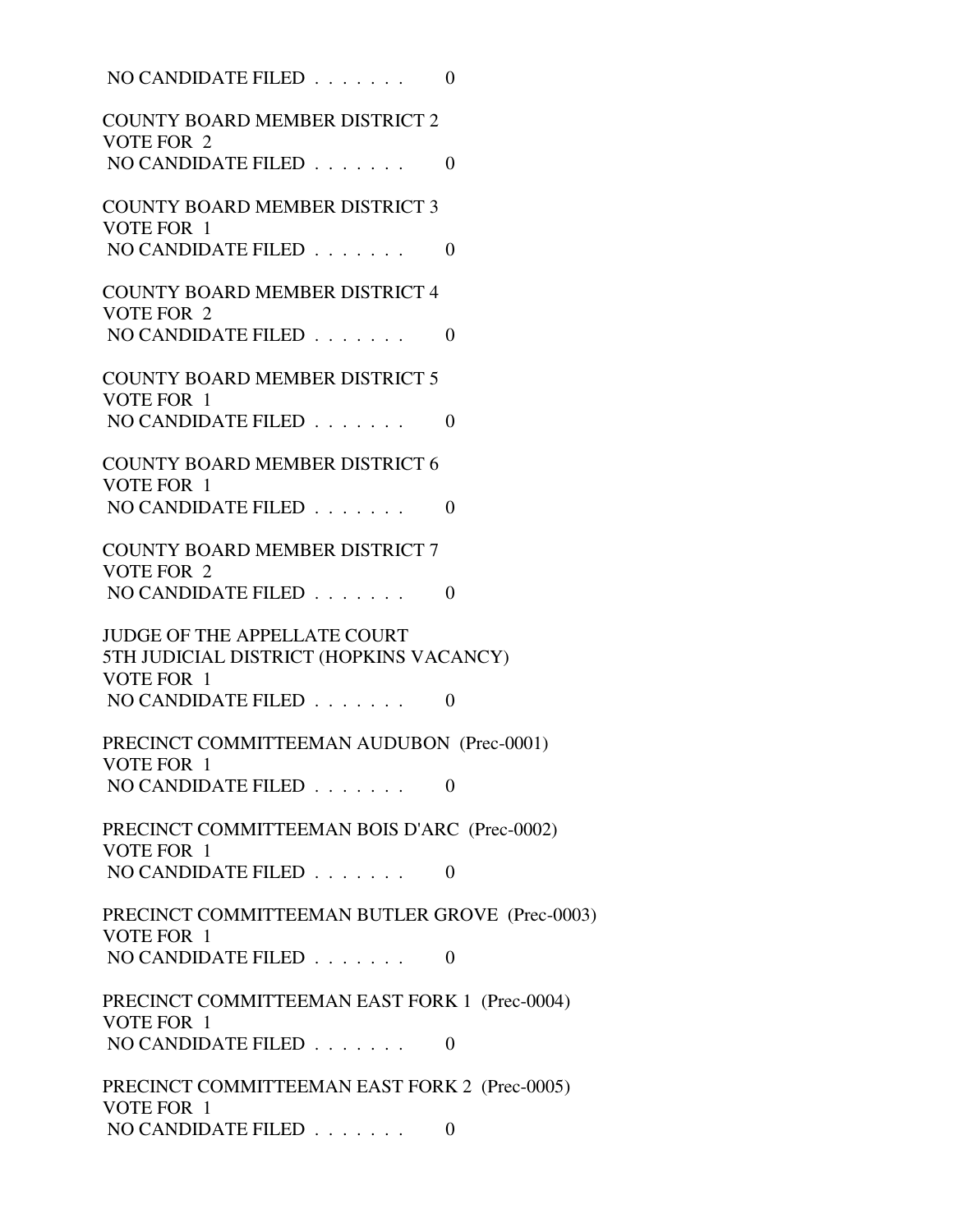PRECINCT COMMITTEEMAN EAST FORK 3 (Prec-0006) VOTE FOR 1 NO CANDIDATE FILED . . . . . . . 0 PRECINCT COMMITTEEMAN EAST FORK 4 (Prec-0007) VOTE FOR 1 NO CANDIDATE FILED  $\ldots$ , . . . . . 0 PRECINCT COMMITTEEMAN FILLMORE (Prec-0008) VOTE FOR 1 NO CANDIDATE FILED  $\ldots \ldots$  0 PRECINCT COMMITTEEMAN GRISHAM 1 (Prec-0009) VOTE FOR 1 NO CANDIDATE FILED  $\ldots \ldots$  0 PRECINCT COMMITTEEMAN GRISHAM 2 (Prec-0010) VOTE FOR 1 NO CANDIDATE FILED  $\ldots \ldots$  0 PRECINCT COMMITTEEMAN HARVEL (Prec-0011) VOTE FOR 1 NO CANDIDATE FILED  $\ldots \ldots$  0 PRECINCT COMMITTEEMAN HILLSBORO 1 (Prec-0012) VOTE FOR 1 NO CANDIDATE FILED  $\ldots$ , . . . . . 0 PRECINCT COMMITTEEMAN HILLSBORO 2 (Prec-0013) VOTE FOR 1 NO CANDIDATE FILED  $\ldots \ldots$  0 PRECINCT COMMITTEEMAN HILLSBORO 3 (Prec-0014) VOTE FOR 1 NO CANDIDATE FILED  $\ldots \ldots$  0 PRECINCT COMMITTEEMAN HILLSBORO 4 (Prec-0015) VOTE FOR 1 NO CANDIDATE FILED  $\ldots \ldots$  0 PRECINCT COMMITTEEMAN HILLSBORO 5 (Prec-0016) VOTE FOR 1 NO CANDIDATE FILED  $\ldots \ldots$  0 PRECINCT COMMITTEEMAN HILLSBORO 6 (Prec-0017) VOTE FOR 1 NO CANDIDATE FILED  $\ldots$ , . . . . . 0 PRECINCT COMMITTEEMAN IRVING (Prec-0018) VOTE FOR 1 NO CANDIDATE FILED  $\ldots \ldots$  0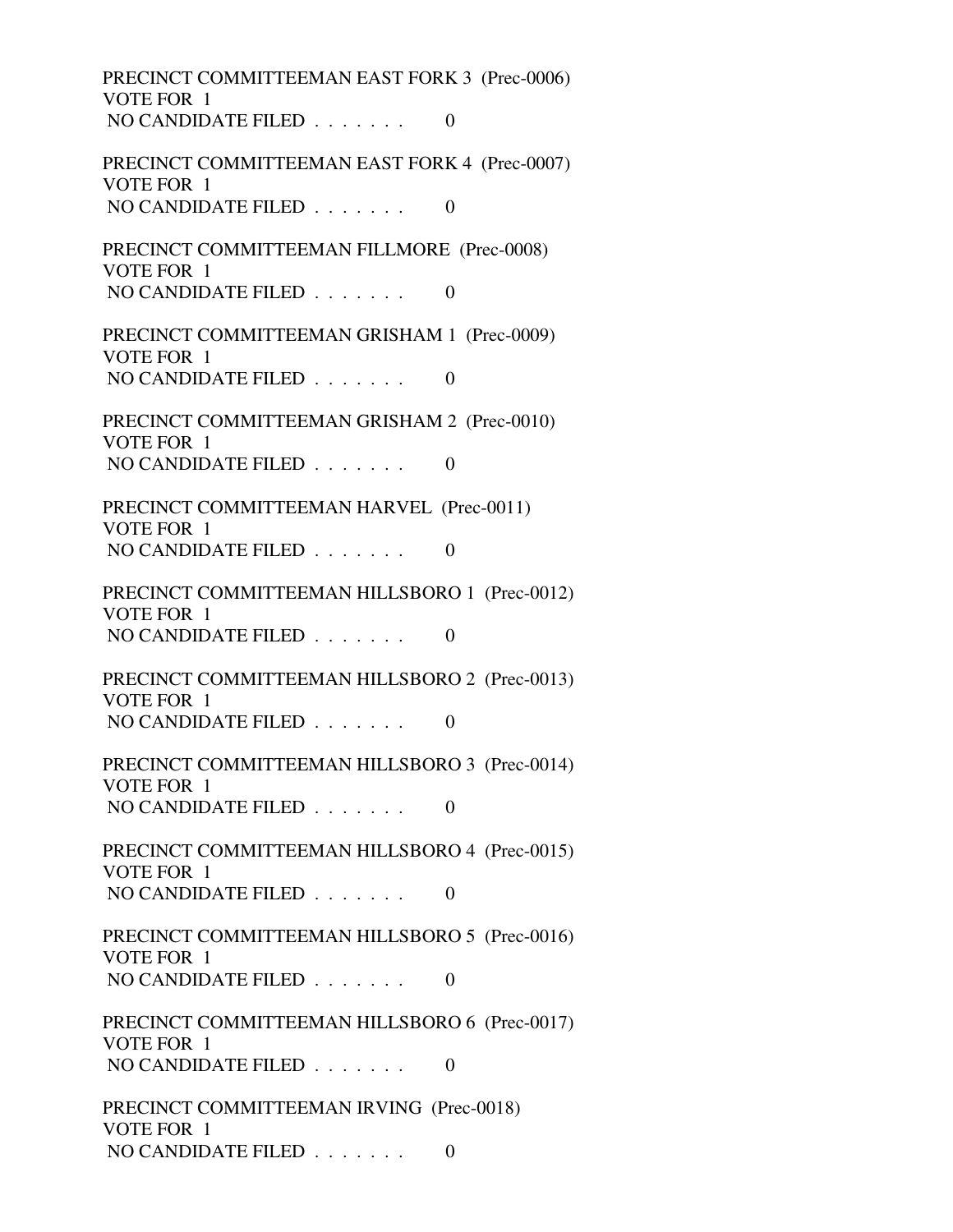PRECINCT COMMITTEEMAN NOKOMIS 1 (Prec-0019) VOTE FOR 1 NO CANDIDATE FILED  $\ldots \ldots$  0 PRECINCT COMMITTEEMAN NOKOMIS 2 (Prec-0020) VOTE FOR 1 NO CANDIDATE FILED . . . . . . . 0 PRECINCT COMMITTEEMAN NOKOMIS 3 (Prec-0021) VOTE FOR 1 NO CANDIDATE FILED  $\ldots \ldots$  0 PRECINCT COMMITTEEMAN NOKOMIS 4 (Prec-0022) VOTE FOR 1 NO CANDIDATE FILED  $\ldots \ldots$  0 PRECINCT COMMITTEEMAN NOKOMIS 5 (Prec-0023) VOTE FOR 1 NO CANDIDATE FILED  $\ldots \ldots \ldots$  0 PRECINCT COMMITTEEMAN NORTH LITCHFIELD 1 (Prec-0024) VOTE FOR 1 NO CANDIDATE FILED  $\ldots \ldots$  0 PRECINCT COMMITTEEMAN NORTH LITCHFIELD 2 (Prec-0025) VOTE FOR 1 NO CANDIDATE FILED  $\ldots \ldots$  0 PRECINCT COMMITTEEMAN NORTH LITCHFIELD 3 (Prec-0026) VOTE FOR 1 NO CANDIDATE FILED  $\ldots$ , . . . . 0 PRECINCT COMMITTEEMAN NORTH LITCHFIELD 4 (Prec-0027) VOTE FOR 1 NO CANDIDATE FILED  $\ldots \ldots$  0 PRECINCT COMMITTEEMAN NORTH LITCHFIELD 5 (Prec-0028) VOTE FOR 1 NO CANDIDATE FILED  $\ldots \ldots$  0 PRECINCT COMMITTEEMAN NORTH LITCHFIELD 6 (Prec-0029) VOTE FOR 1 NO CANDIDATE FILED . . . . . . . 0 PRECINCT COMMITTEEMAN PITMAN (Prec-0030) VOTE FOR 1 NO CANDIDATE FILED  $\ldots \ldots$  0 PRECINCT COMMITTEEMAN RAYMOND (Prec-0031) VOTE FOR 1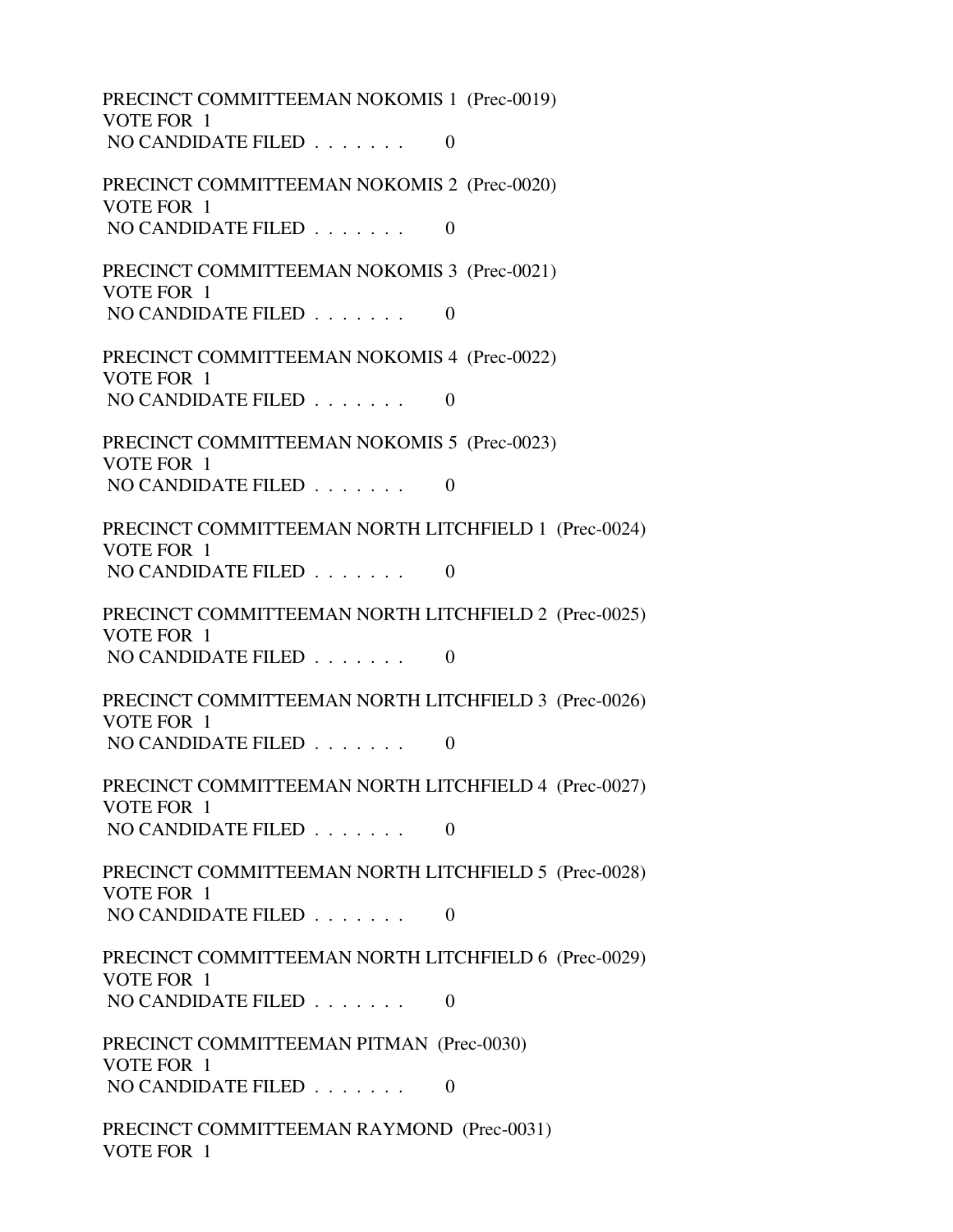NO CANDIDATE FILED  $\ldots \ldots$  0 PRECINCT COMMITTEEMAN ROUNTREE (Prec-0032) VOTE FOR 1 NO CANDIDATE FILED  $\ldots \ldots$  0 PRECINCT COMMITTEEMAN SOUTH FILLMORE (Prec-0033) VOTE FOR 1 NO CANDIDATE FILED . . . . . . . 0 PRECINCT COMMITTEEMAN SOUTH LITCHFIELD 1 (Prec-0034) VOTE FOR 1 NO CANDIDATE FILED  $\ldots \ldots$  0 PRECINCT COMMITTEEMAN SOUTH LITCHFIELD 2 (Prec-0035) VOTE FOR 1 NO CANDIDATE FILED  $\ldots$  . . . . . 0 PRECINCT COMMITTEEMAN SOUTH LITCHFIELD 3 (Prec-0036) VOTE FOR 1 NO CANDIDATE FILED  $\ldots \ldots \ldots$  0 PRECINCT COMMITTEEMAN SOUTH LITCHFIELD 4 (Prec-0037) VOTE FOR 1 NO CANDIDATE FILED  $\ldots \ldots$  0 PRECINCT COMMITTEEMAN WALSHVILLE (Prec-0038) VOTE FOR 1 NO CANDIDATE FILED . . . . . . . 0 PRECINCT COMMITTEEMAN WITT 1 (Prec-0039) VOTE FOR 1 NO CANDIDATE FILED  $\ldots \ldots$  0 PRECINCT COMMITTEEMAN WITT 2 (Prec-0040) VOTE FOR 1 NO CANDIDATE FILED . . . . . . . 0 PRECINCT COMMITTEEMAN WITT 3 (Prec-0041) VOTE FOR 1 NO CANDIDATE FILED  $\ldots \ldots$  0 PRECINCT COMMITTEEMAN ZANESVILLE (Prec-0042) VOTE FOR 1 NO CANDIDATE FILED  $\ldots \ldots$  0 \*\*\*\*\*\*\*\*\*\* (NONPARTISAN) \*\*\*\*\*\*\*\*\*\* LITCHFIELD PARK DISTRICT VOTE FOR 1

YES . . . . . . . . . . . . 314 27.45